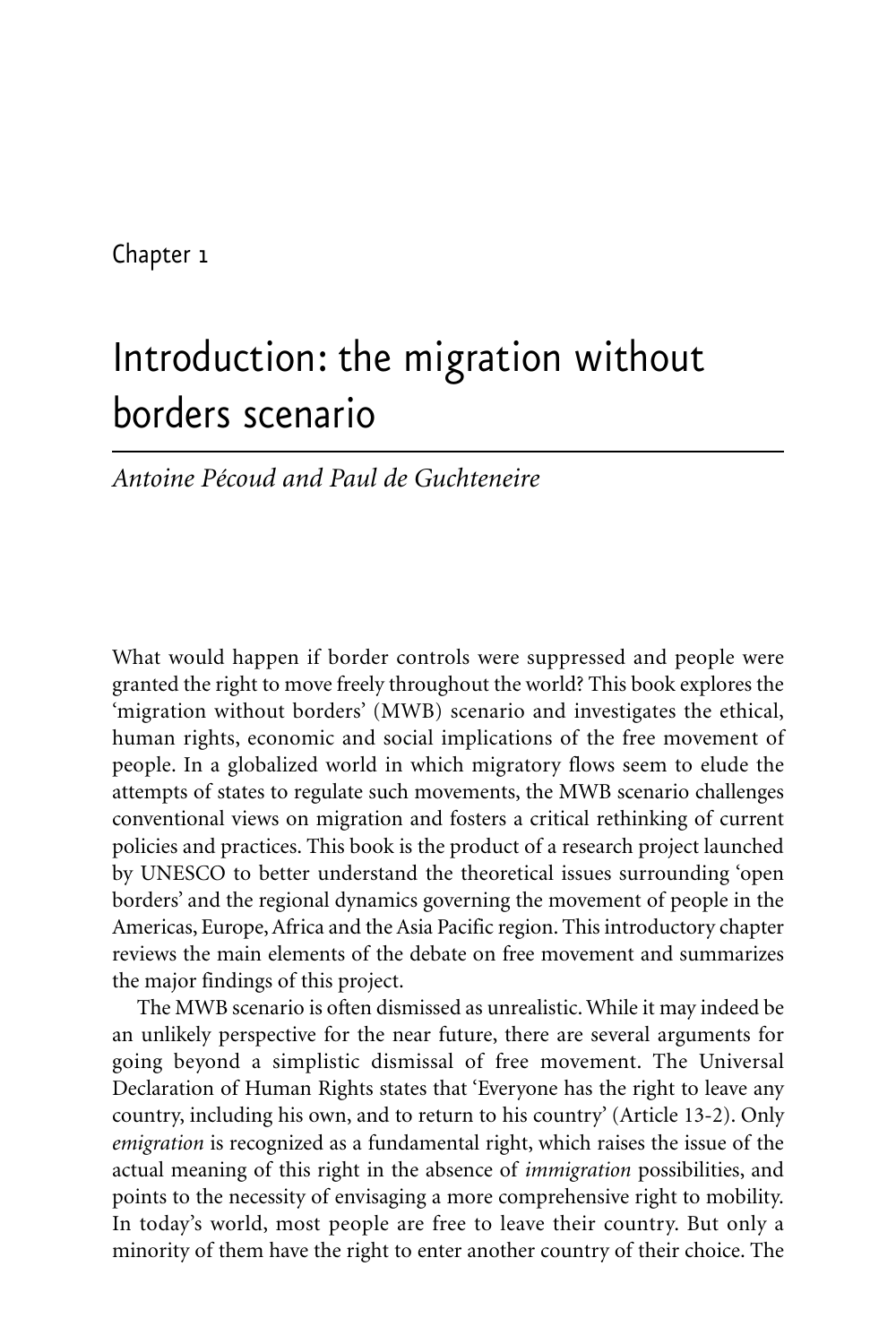right to *emigration* remains problematic as long as major restrictions on *immigration* keep people from migrating, or even travelling, to other countries. The MWB scenario might therefore be morally desirable from a human rights perspective, in which case it would be worth promoting despite its apparent unfeasibility. Moreover, the unfeasibility of the MWB scenario is often taken for granted on the basis of fragile reasoning: one often hears, for example, that it would provoke huge migration flows, although few empirical investigations support this claim.

And of course, the future is difficult to predict. If one had told a French or a German citizen in, say, 1950, that free movement would be a reality in the European Union a few decades later, he or she may have been difficult to convince. Even in the 1980s it would have been difficult to predict that the free movement of people between Eastern and Western Europe would become normal some three decades later. Similarly, 'open borders' were a reality in the pre-1962 Commonwealth, within which citizens from the former British Empire had the right to move freely: people from South Asia or the Caribbean could for example move without restrictions to the United Kingdom. One also often forgets that until recently emigrating could be more difficult than immigrating: many states once prevented their citizens from leaving their country (Dowty, 1987), a practice that has decreased in the past few decades. In this regard, the world is actually progressing towards more, not less, freedom of movement.

Drawing on both a review of the literature and the contributions to this volume, the first section of this introductory chapter describes the context of the MWB debate and considers the contemporary evolutions in migration trends and border controls. The following sections investigate the MWB scenario from four different perspectives: ethics and human rights, economics, the social dimension, and practical aspects.

## **Migration and border controls today**

Controlling immigration has become an important political issue. Most receiving states are strongly concerned with what they perceive as the porosity of their borders to flows of undocumented migration, and are developing new measures to police them. By envisaging a greater level of freedom in the movement of people across international borders, the MWB scenario directly challenges this trend and proposes a new vision, according to which nations should not fruitlessly – and often inefficiently – attempt to curb migration flows, but rather support them and recognize the opportunities they offer. This section examines recent developments in border controls and evaluates their efficiency, costs and advantages.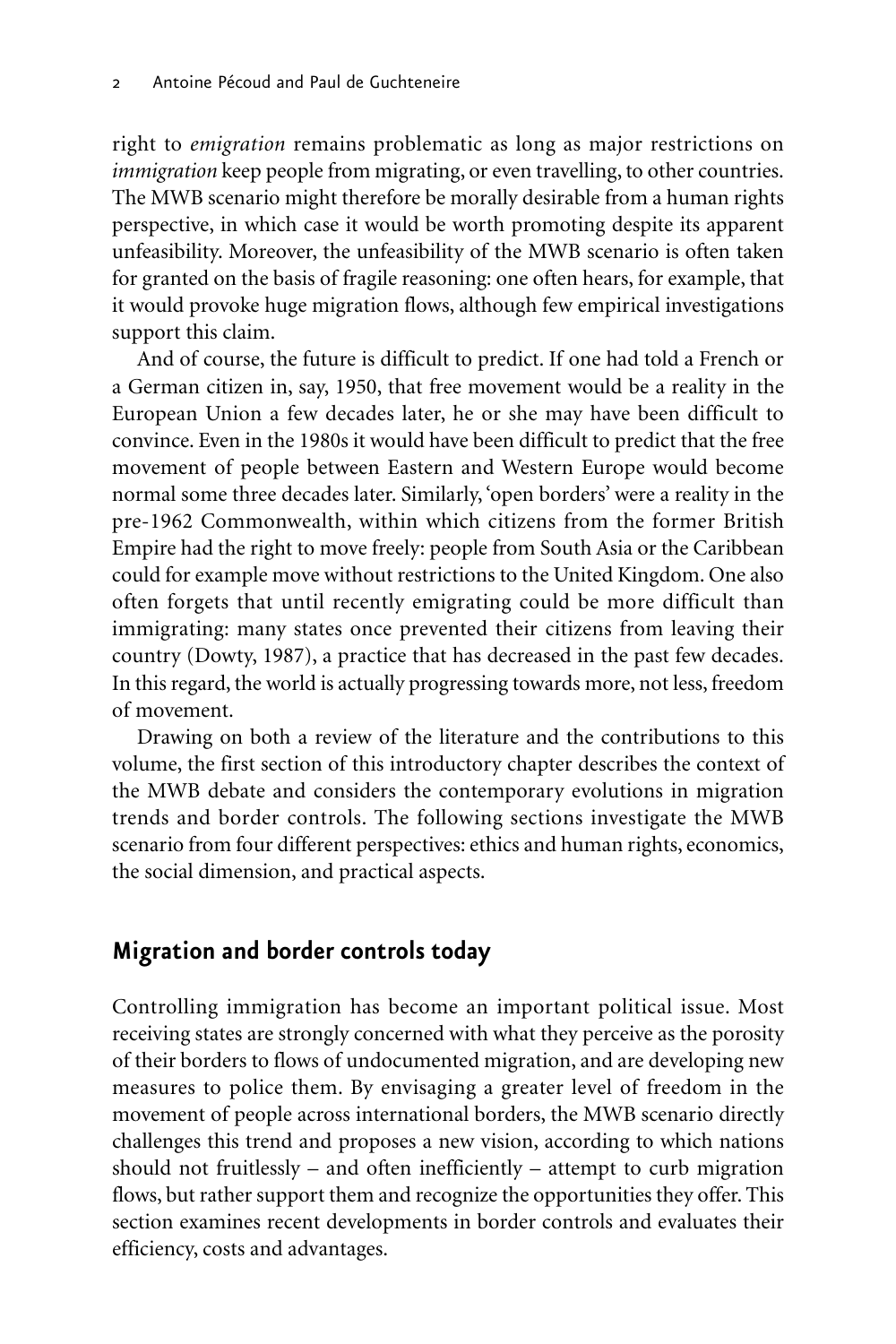## *Contemporary trends in migration controls*

Contemporary immigration controls are characterized by several trends. Governments are relying increasingly on new technologies to control their borders and are developing innovative measures to identify undocumented migrants once they have entered their territory, while receiving states are attempting to encourage sending and transit countries to cooperate in their fight against irregular migration. Security concerns play an important role in these developments, whose human and financial costs raise the issue whether it is possible to truly control people flows.

The borders between Western countries and less-rich countries have become increasingly fortified, and sophisticated tools are being used to control them. The most documented case is the U.S.–Mexico border, along which walls and high steel fencing have been constructed. A growing number of patrol agents rely on technologically advanced equipment that includes highintensity lighting, body-heat- and motion-detecting sensors, and video surveillance (Nevins, 2002). A similar trend can be observed in Europe, notably around Gibraltar and the border between Spain and Morocco. New actors are involved in controlling migration – such as airline carriers, which are now required to check their passengers' right to travel to the country of destination (Guiraudon and Joppke, 2001).

If external controls fail, governments may be successful in establishing internal measures to trace undocumented migrants after their entry. Controls on the workplace are often envisaged and sometimes practised, but yield few results: they displease employers, have high economic and political costs, and require huge efforts to be significantly implemented. Another option is to control undocumented migrants' access to social services. Immigration status is increasingly used to restrict access to welfare provisions, but this policy meets resistance: it is questionable from a human rights perspective, as it generates even greater exclusion for migrants and contradicts the inclusive nature of the welfare system (Cohen et al., 2002). Once identified, undocumented migrants are sometimes subject to detention and expulsion. While these measures stem from the right of states to control the entry and residence of non-nationals, it is worth remembering that they have traditionally constituted responses to specific and exceptional circumstances such as armed conflicts and wars. Today, they are common practice (Schuster, 2004).

Another strategy to control migration relies on cooperation between countries. Sending states are pressured to stop outflows of undocumented migrants, while transit countries are encouraged to better control their borders. Countries such as Mexico or Morocco then become buffer zones to contain migration from Latin America or sub-Saharan Africa (Andreas and Biersteker, 2003). Development aid is sometimes conditional on sending states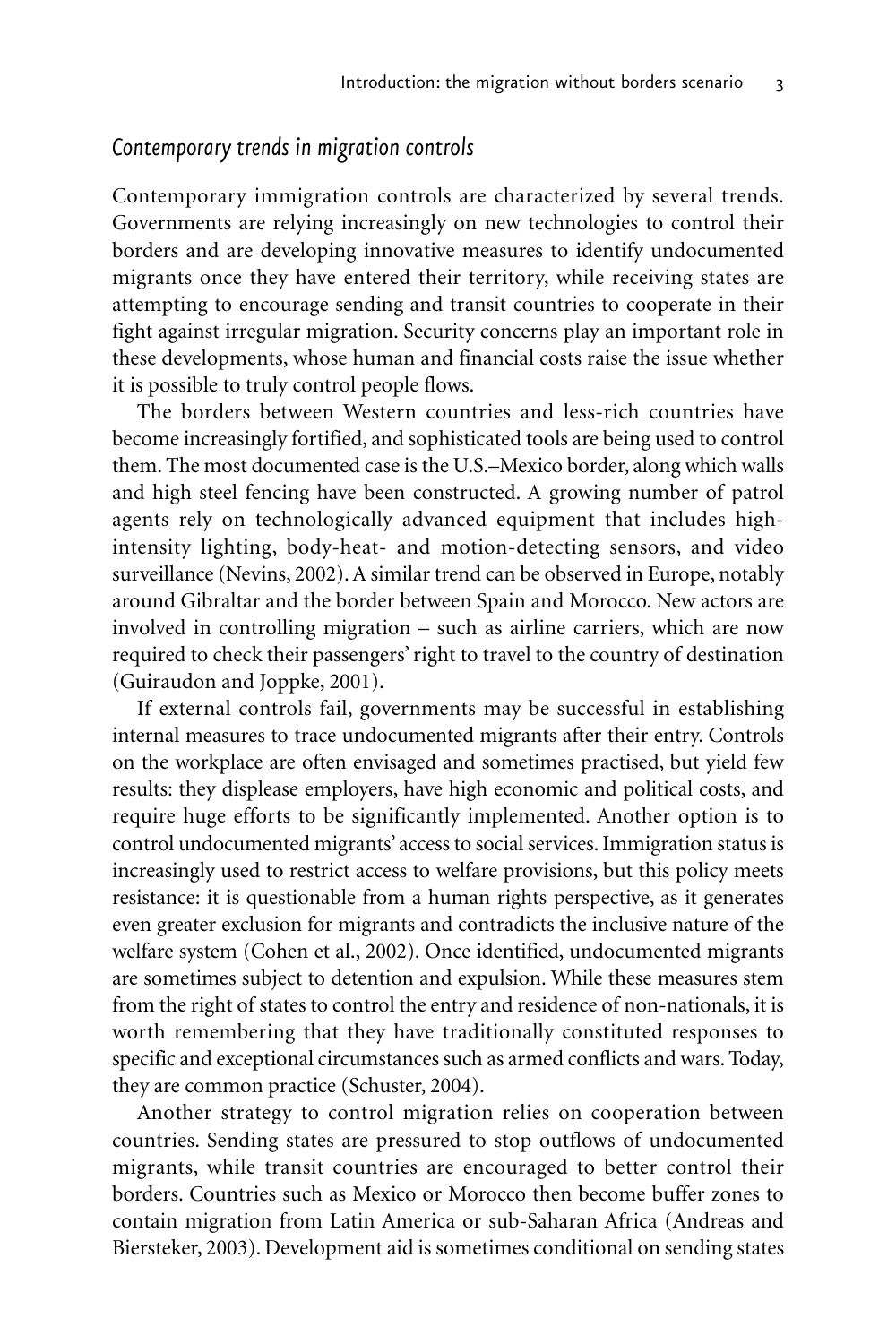cooperating in controlling migration or on their reaccepting expelled migrants, thereby establishing migration as an issue in bilateral relationships.

In recent years, security concerns have further reinforced the apparent need to control borders, as porous borders are thought to facilitate terrorist activities. In North America, even the long-neglected U.S.–Canada border has become a source of security concerns (Andreas and Biersteker, 2003). On both sides of the Atlantic, such concerns have prompted the introduction of new biometric technologies (Thomas, 2005). While security preoccupations exacerbate the pressure to control borders, it is worth remembering that immigration controls were already a hot issue before their emergence – they alone cannot explain recent trends in border controls.

The most disturbing consequence of these evolutions in migration controls is the number of people who die on their way to receiving countries. Undocumented migration has become a dangerous process: it is estimated that at least one migrant dies every day at the U.S.–Mexico border, mostly because of hypothermia, dehydration, sunstroke or drowning (Cornelius, 2001; Martin, 2003). Similar trends can be observed in Europe. Eschbach et al. (1999) estimate that at least 920 migrants died trying to reach Europe between 1993 and 1997, while NGOs have counted more than 4,000 deaths between 1992 and 2003 (Rekacewicz and Clochard, 2004). According to a 2002 statement to the UN Secretary General, over 3,000 migrants attempting to enter Europe died between 1997 and 2000, mostly when crossing the Straits of Gibraltar (Human Rights Advocates International, 2002). The tragic outcomes of undocumented migration are not confined to Western countries: the same document mentions casualties off the coasts of Australia, at the border of Mexico and Guatemala, and across the Sahara. We should keep in mind, too, that these figures are probably underestimated, as no one knows how many bodies have not been discovered.

The costs of border control measures are not only human but also financial: according to an IOM report, the twenty-five richest countries spend U.S.\$25–\$30 billion per year on the enforcement of immigration laws (Martin, 2003). These costs stem not only from controlling the borders, but also from the issuance of visas and residence permits; the prosecution, detention and removal of undocumented migrants; labour inspections and the implementation of sanctions on employers; the processing of asylum seekers' claims and the resettlement of refugees; and the search for undocumented migrants. To provide a better perspective, it is tempting to juxtapose this amount of money with the sums dedicated to development: according to the World Bank's 2004 *World Development Indicators* (World Bank, 2004), states spend some U.S.\$60 billion on development, and it is estimated that some U.S.\$30–\$50 billion extra is needed to put poor countries on the path to achieve the Millennium Development Goals.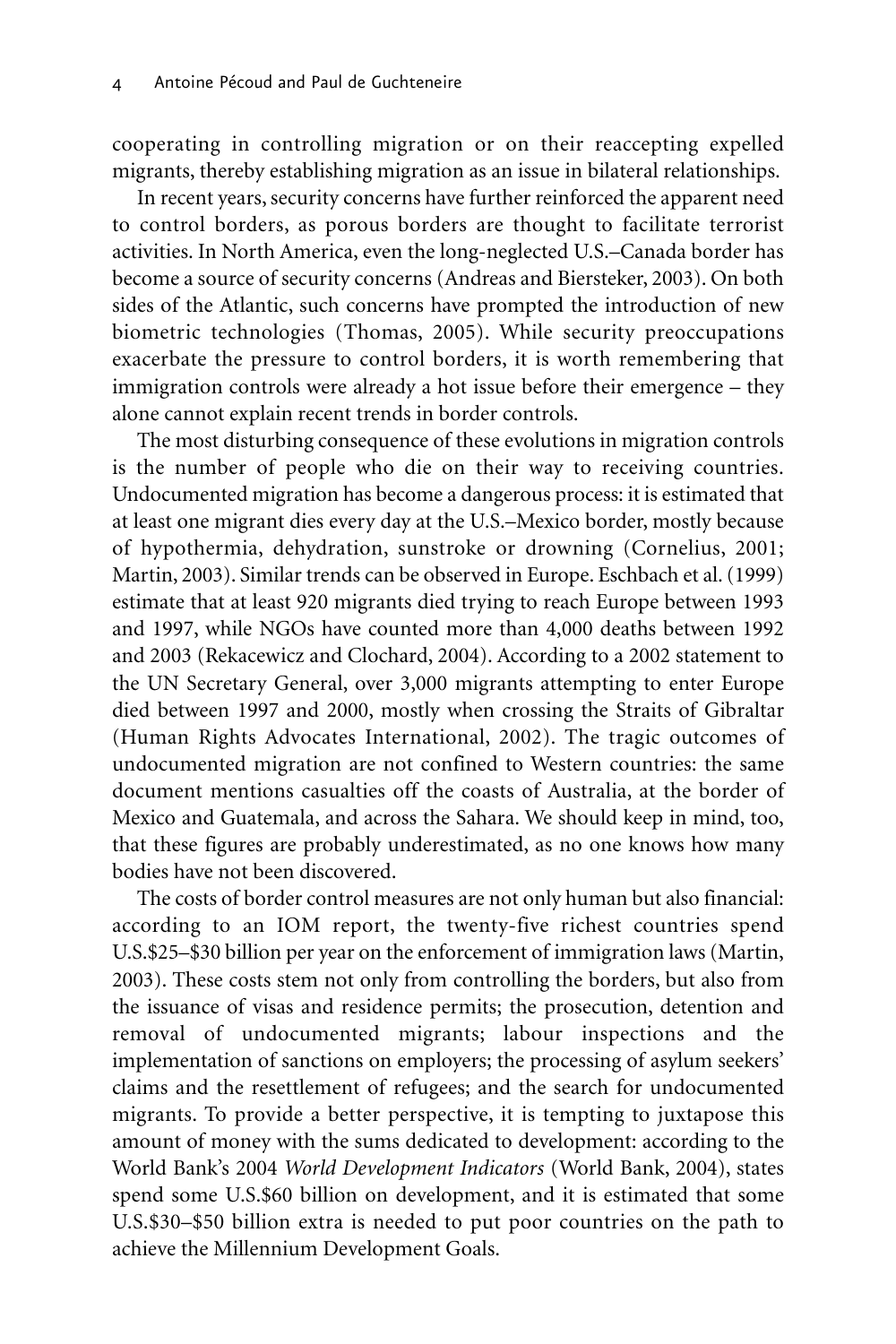### *Is it possible to control migration?*

The issue of migration controls has raised major debates in recent years, as states often seem unable to control their borders and, more generally, to successfully manage migration flows. The persistence of undocumented migration illustrates how even sophisticated forms of border controls do not manage to stop people from entering a country. Of course, some migrants are caught while crossing the border and some are expelled after having entered. But motivated migrants manage to escape controls: by taking more risks, by crossing at new border areas or by relying to a greater extent on professional people-smugglers. There seems to be a consensus among experts that tougher measures of migration control do not achieve their stated aims (Cornelius et al., 2004).

Several explanations have been proposed to explain the incapacity of states to control migration. Migration is now structurally embedded in the economies and societies of most countries: once both sending and receiving countries become dependent upon migration, migration is almost impossible to stop. In an era of globalization, states face the dilemma that borders must remain business-friendly and open to international trade or tourism (Andreas and Snyder, 2000). Moreover, migratory movements are self-sustaining processes (Castles, 2004): countries become connected via migrant networks that span the globe and facilitate further migration. This illustrates that migration is easy to start but difficult to stop. Finally, lobby groups can also impose domestic pressures on governments to allow migration for labour market reasons.

As the contrast between Western countries and oil-exporting states in the Middle East shows, controlling immigration is particularly difficult for liberal democracies. These are characterized by the preponderant role of the market and a respect for the fundamental rights of individuals (Hollifield, 1992). The market constantly strives for expansion, seeking new people to produce goods and services and new consumers, which quickly raises immigration as an option; as the state logic of control is challenged by market forces, this creates a tension 'between states and markets' (Entzinger et al., 2004; Harris, 2002). Respect for rights means that even undocumented migrants should enjoy a minimal degree of legal protection: according to the philosophy of human rights, individuals are protected on the basis of personhood, not of nationality or citizenship, and the enforcement of these rights sometimes takes place supranationally, thereby constraining governments' autonomy (Jacobson, 1996; Sassen, 1996; Soysal, 1994). This means that civil society, human rights groups and NGOs can contest government measures, and they have sometimes opposed them in the courts: in other words, control is controlled and states are limited in their initiatives.

While unquestionable, the difficulty states have in controlling their borders should be qualified. Historically, full control has never been the norm. It is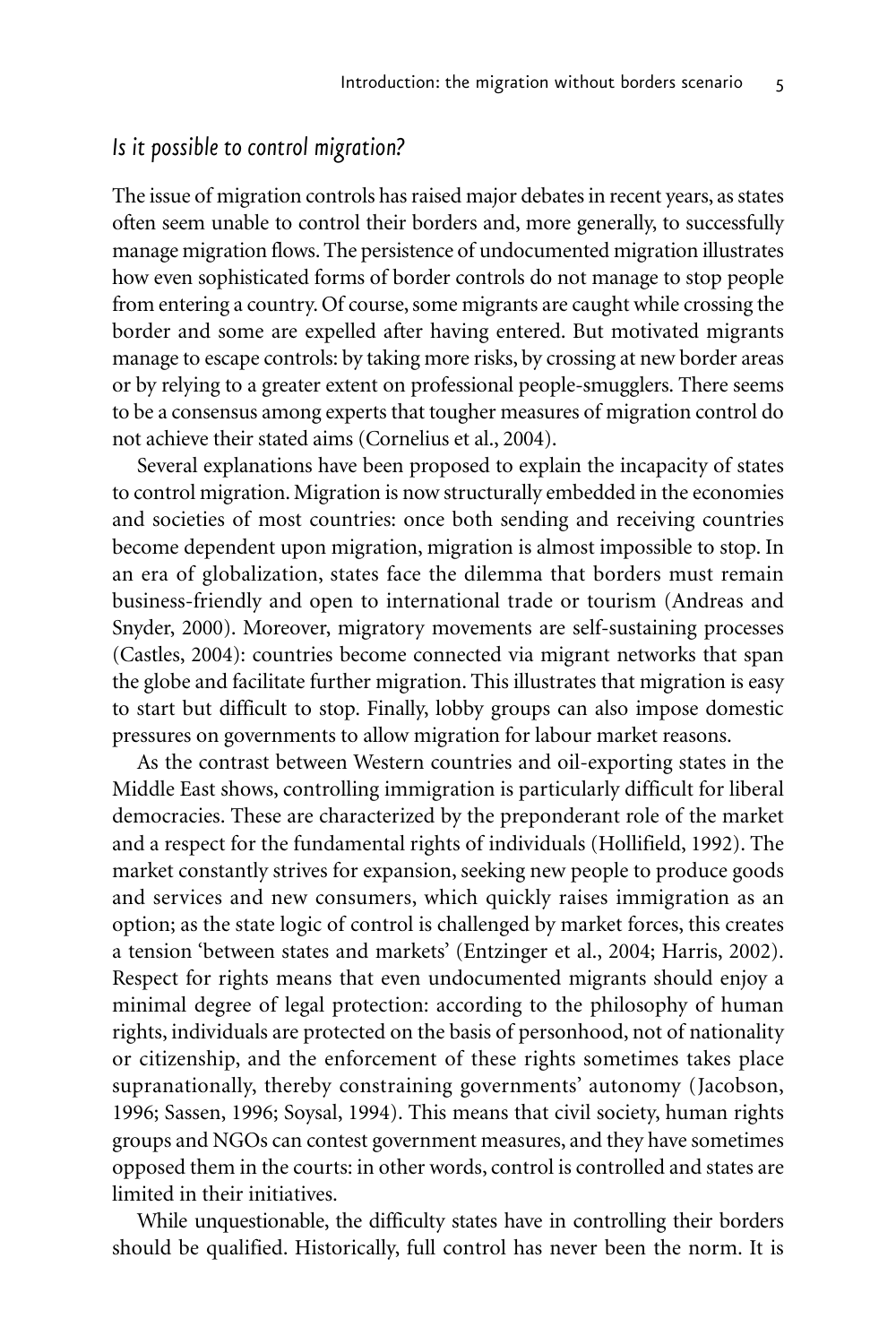sometimes argued that open borders were a reality in the nineteenth century. The picture of an era of laissez-faire migration policies is probably exaggerated, but it remains that states have only progressively acquired the ability and legitimacy to control individuals' movements, a prerogative that used to be shared with other social actors such as churches or private enterprises (Torpey, 2000). From this perspective, states are now better able to control migration than ever before, and their apparent loss of control relies on the myth of a once-perfect sovereignty that never was (Joppke, 1998). Moreover, officially declared policies may differ from actual intentions: a benign neglect towards undocumented migration may, for example, fit with the interests of states or employers wishing to have access to an unorganized and irregular workforce (Freeman, 1994). The strategies that states deploy may also not always be perfectly coherent, as economic concerns may conflict with security preoccupations.

Along the same lines, it is worth noting that border controls can be more a matter of symbols than of actual results. Frontiers have always played a psychological role in the formation of national identity and authority (Anderson, 1996), and governments need to communicate to their citizens that they control the gates. This may lead to a self-perpetuating process: border controls create problems (such as smuggling or trespassing), which then call for more control (Andreas, 2000). In this respect, border controls are policies that generate visibility but few results and enable governments to develop a pro-control (or even anti-immigration) rhetoric while maintaining access to a foreign labour force. In Europe, for example, countries strongly exposed to undocumented migration (such as Italy and Spain) feel the need to show both their citizens and other EU members that they are addressing the question.

While the social and political context exacerbates the issue of border controls in developed countries, the difficulty of controlling immigration is far from an exclusively Western concern. According to a 2001 UN survey, fortyfour governments – including thirty in less-developed regions – indicated that levels of immigration in their country were too high, and seventy-eight governments – including fifty-seven in less-developed regions – had policies aimed at reducing immigration levels (United Nations, 2002, pp. 17–18). This represents a sharp contrast with the situation of the 1970s, when migration was hardly a topic of concern, and illustrates the globalization of migration preoccupations, not only in Europe and North America, but also in Africa, the Asia Pacific and Latin America.

### *Three issues for the future of migration controls*

Whether or not it is possible to successfully control migration, it remains that contemporary practices raise a number of important issues. The first lies in the coherence of migration policies: should states stick to their claimed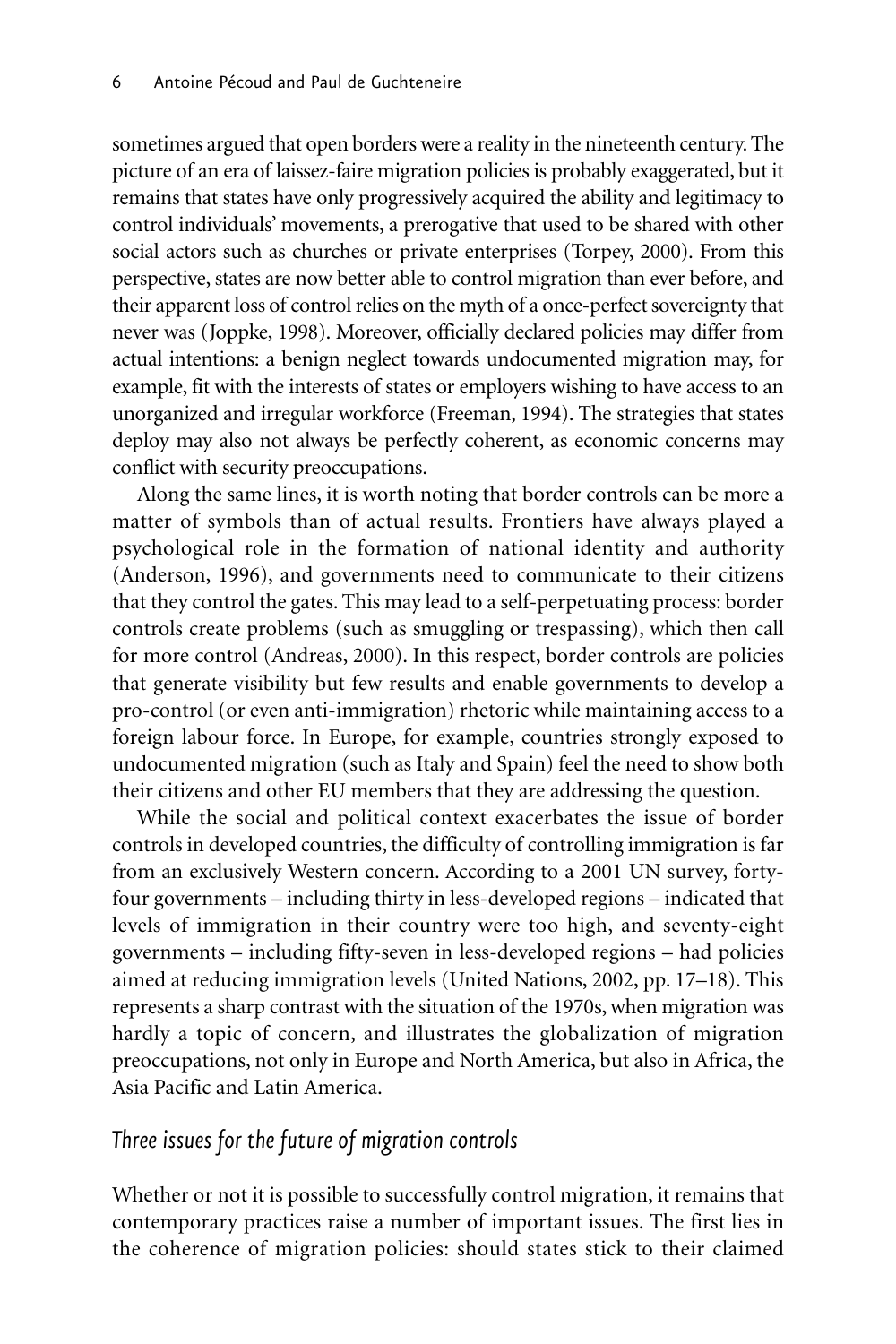ambition of controlling migration perfectly, despite the factual evidence that they cannot achieve this goal? The risk is that the gap between what policymakers claim and the actual situation may render policies incoherent, especially in the eyes of the public. It may foster a belief that governments are unable or unwilling to control people flows, thus feeding anti-immigration feelings. Coherent and successful policies are needed to address public concerns over migration issues.

The second issue relates to the sustainability of migration policies. As a decrease in the number of people on the move is unlikely, we must envisage long-term answers to the challenges of migration. Contemporary policies, rather than offering a clear perspective on managing migration, seem to be lagging behind and reacting restrictively or passively to changes in migration flows. But 'building walls is a peculiarly lonely job and an admission of the inadequacy of the system' (Nett, 1971, p. 224), and we need to envisage viable alternatives to face future challenges.

Finally, as Catherine Wihtol de Wenden argues in Chapter 3 of this volume, the human costs of border controls raise the issue of whether such controls are compatible with the core values of the international community. To what extent can tough border-control measures coexist with the harmonious functioning of democracies? The liberal values and human rights principles that guide our societies cannot stop at their borders; they must inspire countries to behave accordingly towards outsiders arriving at their gates (Cole, 2000). The way a society handles the fate of foreigners ultimately reflects the values upon which it is based and the price – in terms of dignity and human rights – developed countries are prepared to pay to control their borders (Brochmann and Hammar, 1999; Schuster, 2004). In other words, the evolution of migration controls towards greater harshness might eventually backfire and threaten the liberal principles and freedoms that lie at the core of democratic societies.

In this context, the MWB scenario offers a coherent and morally defendable way of envisaging migration policies in the long term. It is a challenging idea that may be possible to implement only in the distant future. But given the current difficulties surrounding migration control, free movement may be a stimulating source of new solutions to existing problems.

# **Human rights and the ethical dimension of the MWB scenario**

The ethical perspective is the most fundamental approach to the MWB scenario (Barry and Goodin, 1992; Carens, 1987; Gibney, 1988). Recent years have also witnessed a growing concern with the moral and ethical issues surrounding migration at large. While political philosophers have long ignored migration in their reflections on freedom, equality or justice, the necessity to rethink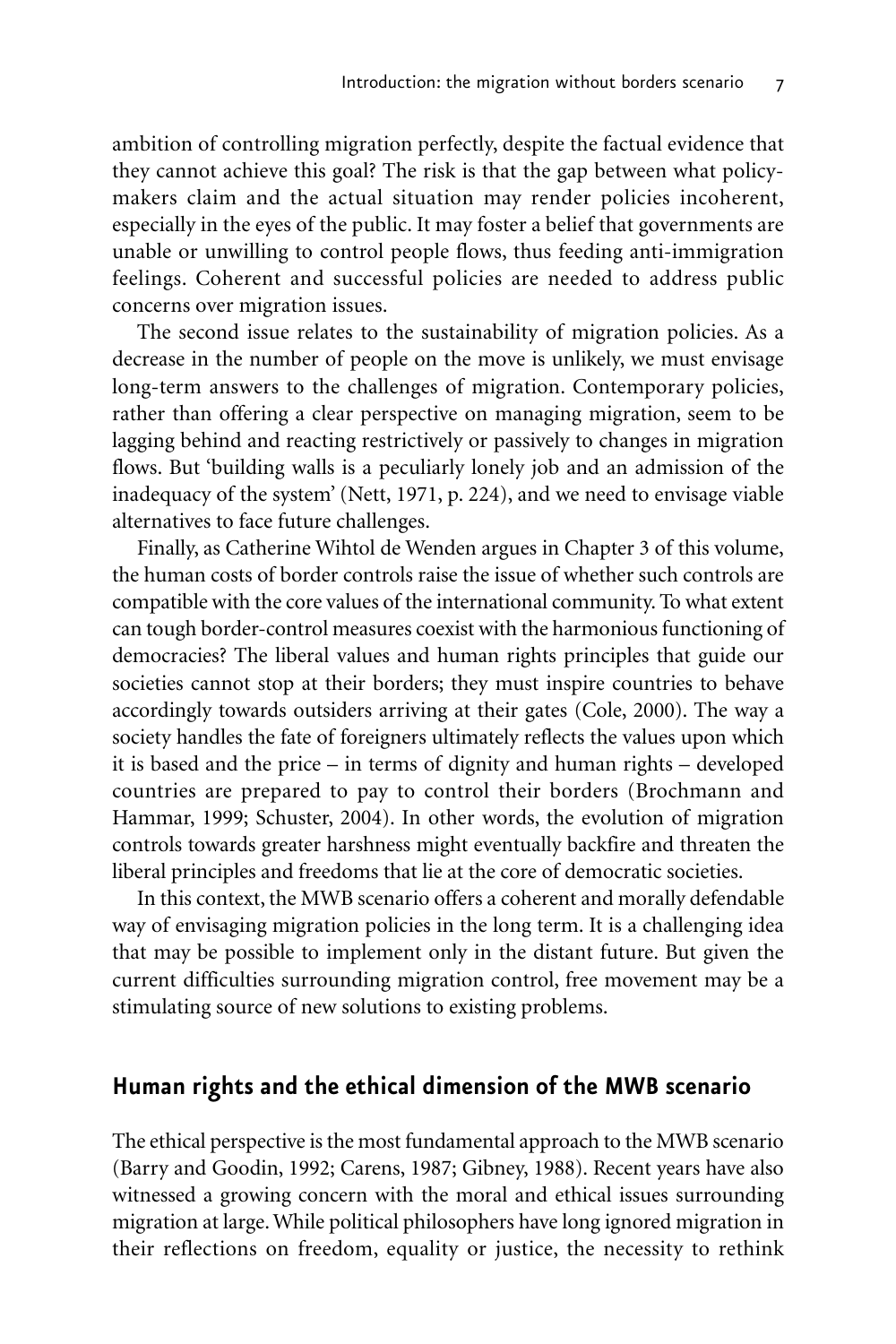migration from a critical and ethical standpoint and to bring values, agencies and policies together have inspired several ethical approaches to borders, migration and asylum (Cole, 2000; Dummett, 2001; Gibney, 2004; Isbister, 1996; Jordan and Düvell 2002, 2003; Miller and Hashmi, 2001; Schwartz, 1995). Bearing in mind the complexity of the arguments (analysed in greater detail by Mehmet Ugur in Chapter 4), this section reviews the major issues surrounding the human rights and ethical dimensions of the MWB scenario.

## *Human rights, emigration and immigration*

As mentioned, emigration is recognized as a human right but immigration is not. There is thus a 'fundamental contradiction between the notion that emigration is widely regarded as a matter of human rights while immigration is regarded as a matter of national sovereignty' (Weiner, 1996, p. 171). This imbalance can be interpreted in two opposite ways. One can argue that 'immigration and emigration are morally asymmetrical' (Walzer, 1983, p. 40). The right to emigration is fundamental because it gives people an exit option in their relation to states and governments, thereby protecting them from authoritarian regimes. 'The restraint of entry serves to defend the liberty and welfare, the politics and culture of a group of people committed to one another and to their common life. But the restraint of exit replaces commitment with coercion' (p. 39). This reasoning does not imply that other states must welcome foreigners in an unlimited way: states must let their residents leave but do not have to let others in. As Dowty states:

The right to leave does not imply the corresponding right to enter a particular country. Whatever the arguments over the authority of the state to block emigration, there is little dispute over its rights to limit *immigration*. The two issues are not symmetrical: departure ends an individual's claims against a society, while entry sets such claims in motion. Control of entry is essential to the idea of sovereignty, for without it a society has no control over its basic character. (Dowty, 1987, p. 14)

By contrast, one can argue that having the right to leave one's country is meaningless as long as one cannot enter another country. From a practical perspective, an individual wishing to leave his or her country who was authorized to do so but was not accepted by any other country would see his/her right to emigration violated:

Logically, it is an absurdity to assert a right of emigration without a complimentary right of immigration unless there exist in fact. … a number of states which permit free entry. At present, no such state exists, and the right of emigration is not, and cannot be in these circumstances, a general human right exercisable in practice. (Dummett, 1992, p. 173)

Emigration and immigration then inextricably complement each other, and the Universal Declaration of Human Rights has somehow stopped half-way in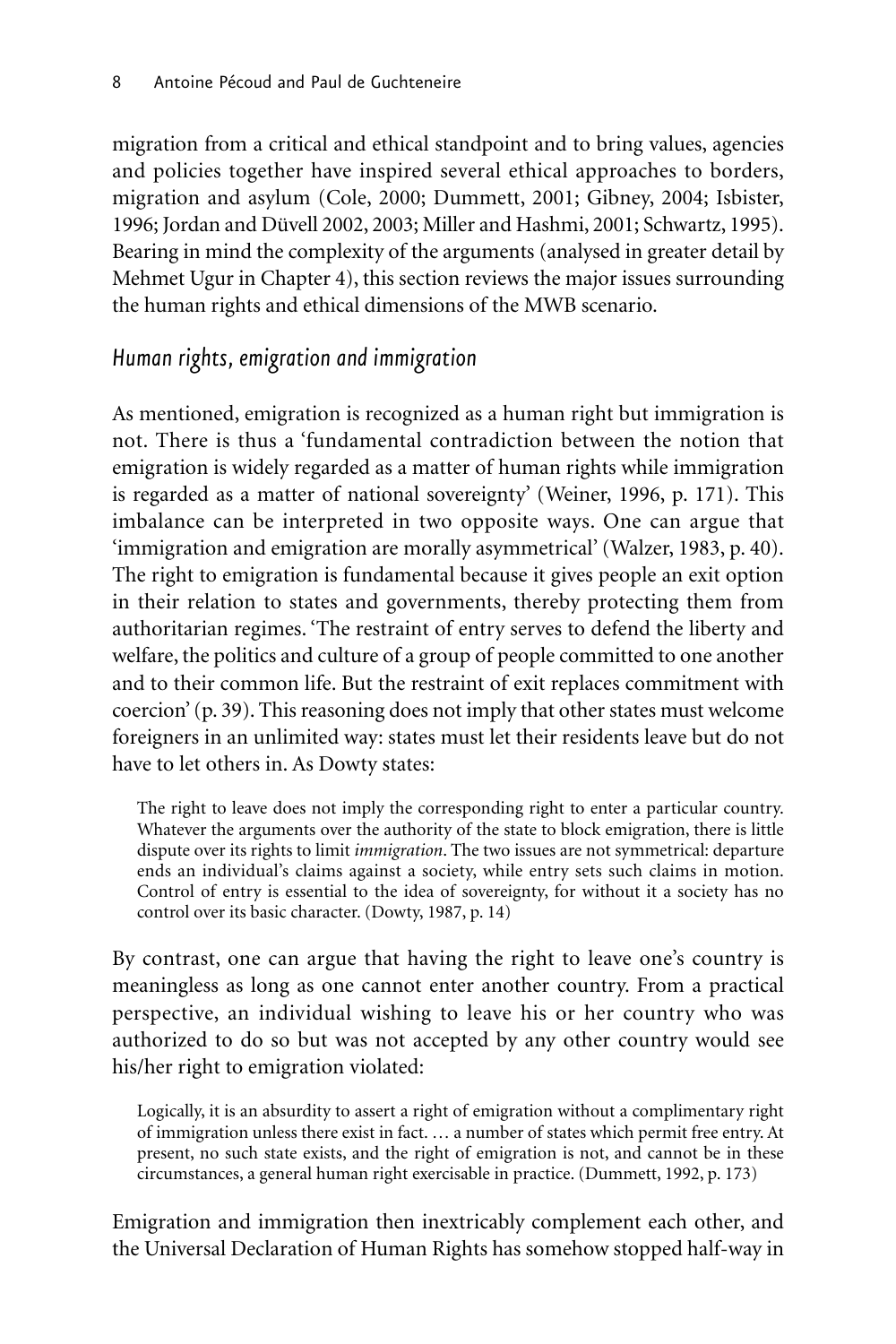its recognition of a right to move. This complex debate is unlikely to be resolved soon and illustrates how human rights, far from being defined once and for all, must constantly be rethought and, if necessary, complemented.

#### *Migration and inequalities between people and countries*

Another way of addressing the relationship between migration and human rights is to consider the inequalities migration creates between people and countries. Mobility is a privilege that is unevenly distributed among human beings: citizens from developed countries may travel and settle down almost anywhere in the world, while their fellow human beings from less-developed countries depend upon the uncertain issuance of visas and residence permits to migrate. In this respect, citizenship is a birthright privilege that is difficult to justify (Carens, 1987).

A different kind of inequality regards qualification. Today, trained workers are looked for by states and enjoy a much greater level of mobility than their unskilled compatriots. At other times, unskilled workers were privileged, illustrating skills-based differences of treatments towards migrants. Rafael Alarcón (Chapter 12) analyses how, in the context of the North American Free Trade Agreement (NAFTA), skilled workers have been granted the right to move and to accompany the free circulation of goods, services and information, whereas the numerous (and much-needed) unskilled Mexican workers in the United States are left out of these agreements. Australia, whose society is based on an openness to migrants that is still valid today, welcomes permanent settlers and students while developing a hard-line approach to asylum seekers and imposing visa requirements on virtually all non-nationals entering the country. These examples illustrate how states select desirable migrants to the detriment of 'undesirable' ones: their right to do so is hardly contested even if 'the line between preferences and discrimination … is a morally thin one that is easily crossed' (Weiner, 1996, p. 178). In other words, restrictions on mobility violate the liberal egalitarian principle according to which people should have equal opportunities.

Border controls also play a role in inequalities between countries. Migration is grounded in the disparities between nations and partly functions as a redistribution mechanism: people from poor regions move where the money is and usually, through remittances, contribute to sending it where it is needed. It is morally difficult to prevent migrants from poor countries from having access to the wealth of richer countries. If receiving states close their borders, they remain compelled to find alternative ways of achieving greater equality between countries (Barry and Goodin, 1992). As Lucas (1999) clearly outlines, this may include trade, foreign investment and development aid. The problem is that these alternatives are far from successful: states have limited influence on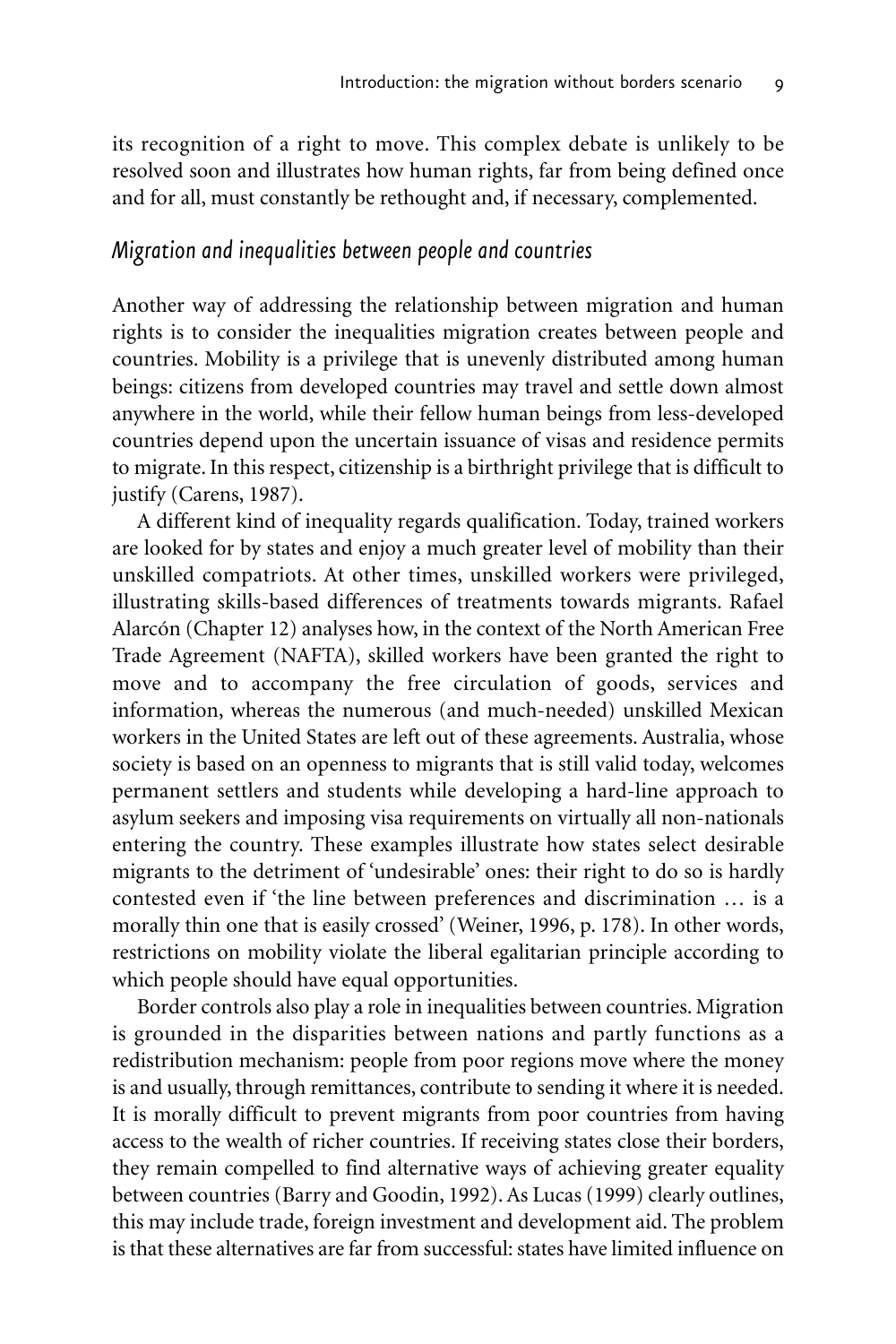foreign investments, while development aid has so far not proved efficient enough to reduce poverty. Development does not substitute for migration but tends to foster it: it leads to economic restructuring in sending countries and to rural–urban migration, creating a spirit of migration (Massey et al., 1998). Politically, developed states may be even more reluctant to freer trade in some sectors (notably agriculture), or to increased development expenses, than to migration. Migration may then not only be the most efficient way of reducing inequalities between countries but also, and contrary to widespread perceptions, the most acceptable solution.

Mehmet Ugur (Chapter 4) stresses that the key question is the level of analysis: closed borders may ensure the well-being of a nation, but what about the well-being of the world? How can one justify the priority given to a particular group to the detriment of the whole? While this can be interpreted as selfishness, it can also be understood, in a communitarian manner, as a moral imperative. In this view (best developed by Walzer, 1983), communities of people have the right to determine who is entitled to membership and to exert control over their nature and composition; this is necessary to achieve desirable goals (such as the development of a generous welfare system) and to develop the moral values that stem from involvement in a given community. States are legitimately responsible for the well-being of their citizens, and ensuring the well-being of the world implies having all states care for their own citizens, rather than letting people move wherever they want in a way that would ultimately destroy the values upon which communities are based. While this perspective rightly stresses the need to fully involve all residents in the community (which, as we will see, is not achieved in the case of many immigrant states), one can nevertheless object that the 'threat' represented by newcomers to community values is difficult to quantify and depends upon ideological and political factors. Moreover, while newcomers may initially threaten shared values, over time their eventual inclusion in the community is a process that may be beneficial for the community itself and for the evolution of its values: movement, rather than destroying the foundations of a community, creates a new form of community based on values of openness and justice (Carens, 1987).

#### *Towards a right to mobility?*

Nevins (2003) rightly argues that, while the human rights violations generated by border controls are usually condemned (especially by governments or NGOs), their very legitimacy is never questioned. At most, human smugglers are blamed for the deaths and poor living conditions of irregular migrants, and calls are made for only sketchily defined 'humane' border policies. This approach, which focuses on epiphenomena and neglects the roots of the problem, is unlikely to produce successful results. It is therefore time to push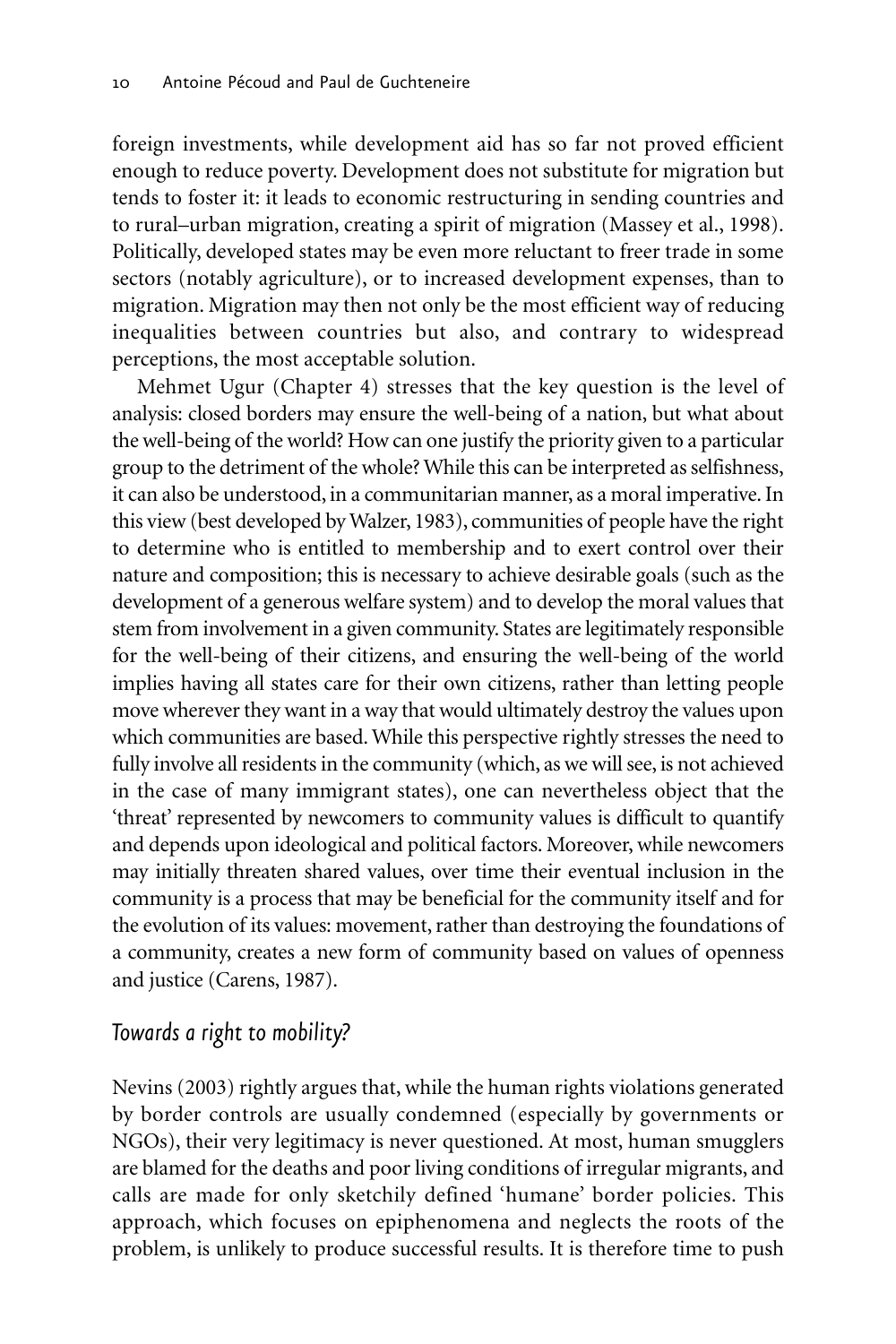the human rights logic one step further and to question the moral basis of restrictions on people's mobility. In Chapter 3 of this volume, Catherine Wihtol de Wenden argues that, given the crisis of migration controls and their severe human rights consequences, it has become urgent to begin debate on a comprehensive right to mobility, which would encompass both emigration and immigration and complement the existing Declaration of Human Rights (see also Pécoud and de Guchteneire 2006*a*).

This right stems from the increasingly global and multicultural nature of today's world: in a world of flows, mobility becomes a central resource to which all human beings should have access. Graziano Battistella (Chapter 10) adds that undocumented migration can be interpreted not only as a consequence of inadequate migration policies, but also as the expression of people's claim to their right to migrate. Mobility might then be regarded in the same way as other fundamental human prerogatives:

At some future point in world civilization, it may well be discovered that the right to free and open movement of people on the surface of the earth is fundamental to the structure of human opportunity and is therefore basic in the same sense as is free religion [and] speech. (Nett, 1971, p. 218)

A right to mobility would fit into other human rights principles. In a world of economic globalization and of gross socioeconomic inequalities, the human right to a free choice of employment (Article 23 of the Universal Declaration of Human Rights) and to an adequate standard of living (Article 25) seem hard to achieve in the absence of mobility opportunities. A right to mobility is therefore not a matter of adding a right to the existing list, it is about fostering respect for the human rights that are already acknowledged as fundamental.

# **The economic dimension**

Along with the ethical perspective, another frequent approach to the MWB scenario is of an economic nature and reflects economists' interest in this issue. What would be the economic impact of free movement on the world economy? Conscious of the far-ranging developments of the economics of migration, this section outlines a few relevant points.

## *The national and international economic impact of migration*

One can start to assess the economic impact of the MWB scenario by considering the current situation. Despite numerous studies on the topic, the picture remains complex. Regarding sending countries, the mainstream idea is that emigration generates remittances (which are positive but can be spent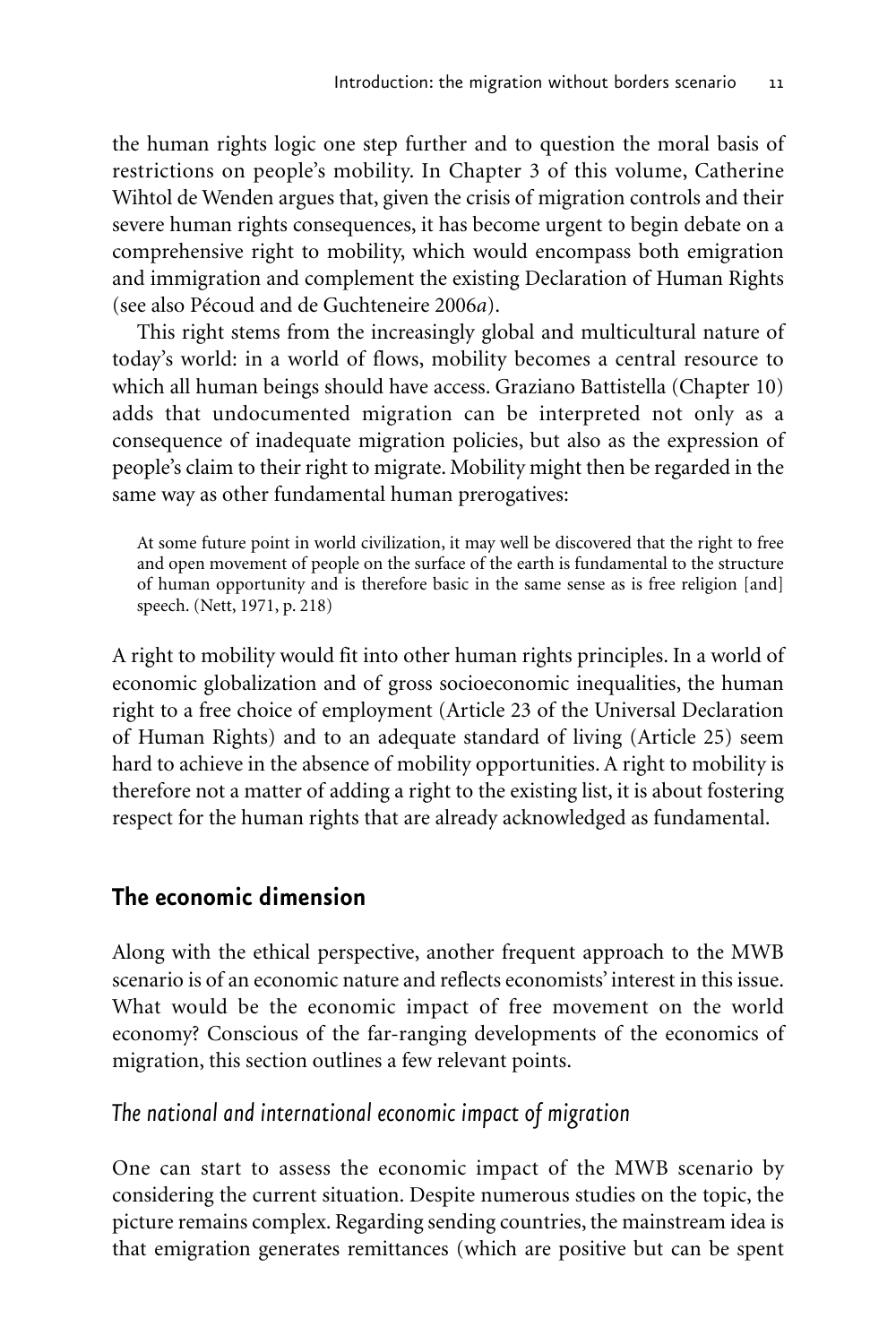fruitlessly), reduces tax revenues, and results in a loss of skills, even if it is sometimes argued that brain-drain could be replaced by brain-gain, whereby sending countries rely on their emigrants' skills for their development. As for receiving societies, some studies highlight the costs of immigration and the large share of welfare benefits received by migrants (Borjas, 1999), while others – reviewed by Mehmet Ugur in Chapter 4 – show that migrants are net contributors and that receiving countries benefit from their presence. In any case, as Ugur also shows, the economic impact of migration on the well-being of a receiving country's native residents is limited; Faini et al. (1999, p. 6) confirm that 'immigration has played virtually no role in explaining the worsening labour market conditions of unskilled workers' in Europe and the United States. Having said that, one should note that it is obviously difficult to extrapolate from current migration conditions to the possible economic consequences of free movement.

One can then switch the analysis from the national to the international level and evaluate the economic impact of the MWB scenario on the wealth of the world at large. According to a classic article by Hamilton and Whalley (1984), the liberalization of the world's labour market would double the world's GDP. More recently, Rodrik (2005) argues that the biggest gains in terms of development and poverty-reduction do not lie in the much-discussed issues surrounding free trade, but in the international movement of workers, and that even a minor liberalization in this field would massively foster the development of poor countries (see also Iregui, 2005). For these reasons, neoclassical economists sometimes advocate free movement. The *Financial Times* is one of the few leading newspapers in favour of this; *FT*'s journalist Martin Wolf recently stated that 'controls on migration create the world's biggest economic distortion – the discrepancy in rewards to labour', but that 'nobody seems to be suggesting the obvious answer: free migration' (Wolf, 2004, p. 117). In this view, restrictions on the mobility of people, just like restrictions on the circulation of goods and capital, are economically counterproductive and should be banned in a globally integrated economy. Free migration would be the best way to achieve equality at the world level, which would then reduce the necessity to migrate:

If labour is viewed as an export, and remittances as the foreign exchange earned from the export of labour, then the opening of the borders could allow labour-surplus countries to export labour and earn remittances. In so doing, the transfer of labour from poorer to rich countries would increase the world GDP (because workers earn more) and eventually reduce migration pressure as wages tend to converge as they rise in emigration areas and fall or rise more slowly in immigration areas. (Martin, 2003, p. 88)

Clearly, as Bimal Ghosh reminds us in Chapter 5, economic theory is based on assumptions that rarely correspond to reality, and one should be prudent in interpreting these results. But it remains that, from an economic standpoint,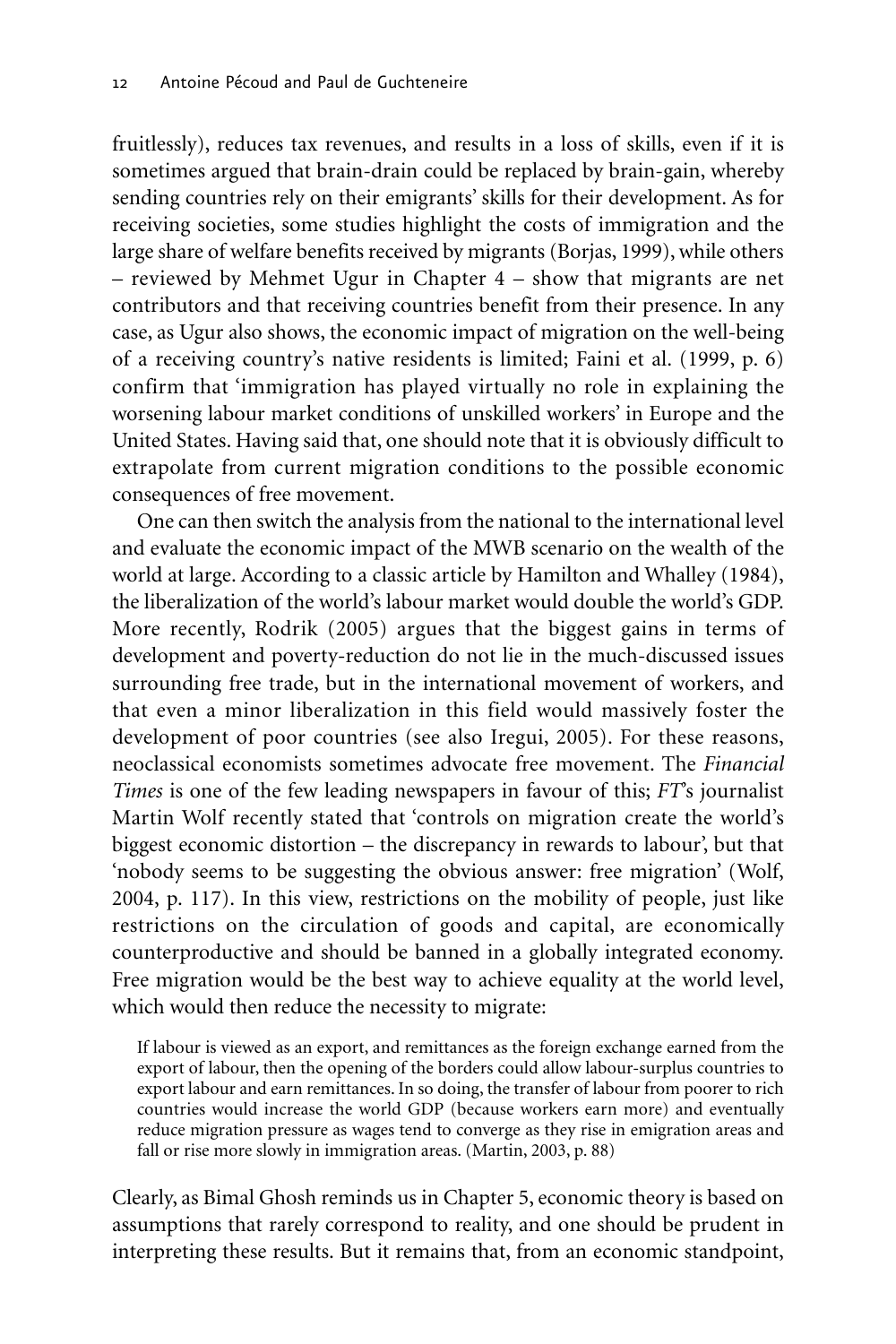the MWB scenario would involve letting market forces handle the issue of inequalities between countries, with the belief that the non-intervention of states in human movement would achieve better results than their intervention. A counter-argument is that free migration would create opportunities for skilled workers in poor countries but not for their unskilled compatriots, who lack the minimal qualifications (literacy for example) to find jobs in developed countries: the MWB scenario would then hurt the interests of the poorest of the poor, which would be unfair and counterproductive from a development perspective. While this may be the case, the scale of this phenomenon remains uncertain and cannot justify closed borders (Piketty, 1997). More convincingly, one can object that the equalizing impact of free movement on wages and living standards may be achieved at an undesirably low level, and will in any case be hard to reach as 'it would seem that social and political objections to further immigration will arise long before it reaches such a scale that it has any major impact on the labour market' (Stalker, 2000, p. 91). The growth of inequalities between countries has historically gone hand in hand with the reduction of inequalities within countries (Giraud, 1996), and it might be difficult to win on both sides.

## *Globalization and the non-liberalization of migration flows*

Whatever the impact of free movement on world inequalities, it remains that restrictions on migration contradict the spirit of globalization and liberalization. Indeed, 'whereas increased trade integration at the turn of the century and in the 1960s was accompanied by increased migration, this was not so during the increased trade integration of the 1980s' (Faini et al., 1999, p. 5); international migration is an exception in the globalization process. Borders used to stop everything – money, goods, people – but today they stop mostly people: 'there is a growing consensus in the community of states to lift border controls for the flow of capital, information, and services and, more broadly, to further globalization. But when it comes to immigrants and refugees … the national state claims all its old splendour in asserting its sovereign right to control its borders' (Sassen, 1996, p. 59). As Nigel Harris (Chapter 2) argues, this is paradoxical given that the internationalization of the economy creates a world labour market in which some countries tend to specialize in providing particular types of workers to the rest of the world.

The Mexico–U.S. situation is the best example of this paradox: two countries united within a free trade agreement are separated by a militarized border. But it is not the only one. In Chapter 9, Sally Peberdy and Jonathan Crush describe how, within the Southern African Development Community (SADC) – comprising Angola, Botswana, Lesotho, Malawi, Mauritius, Mozambique, Namibia, South Africa, Swaziland, Tanzania, Zambia, and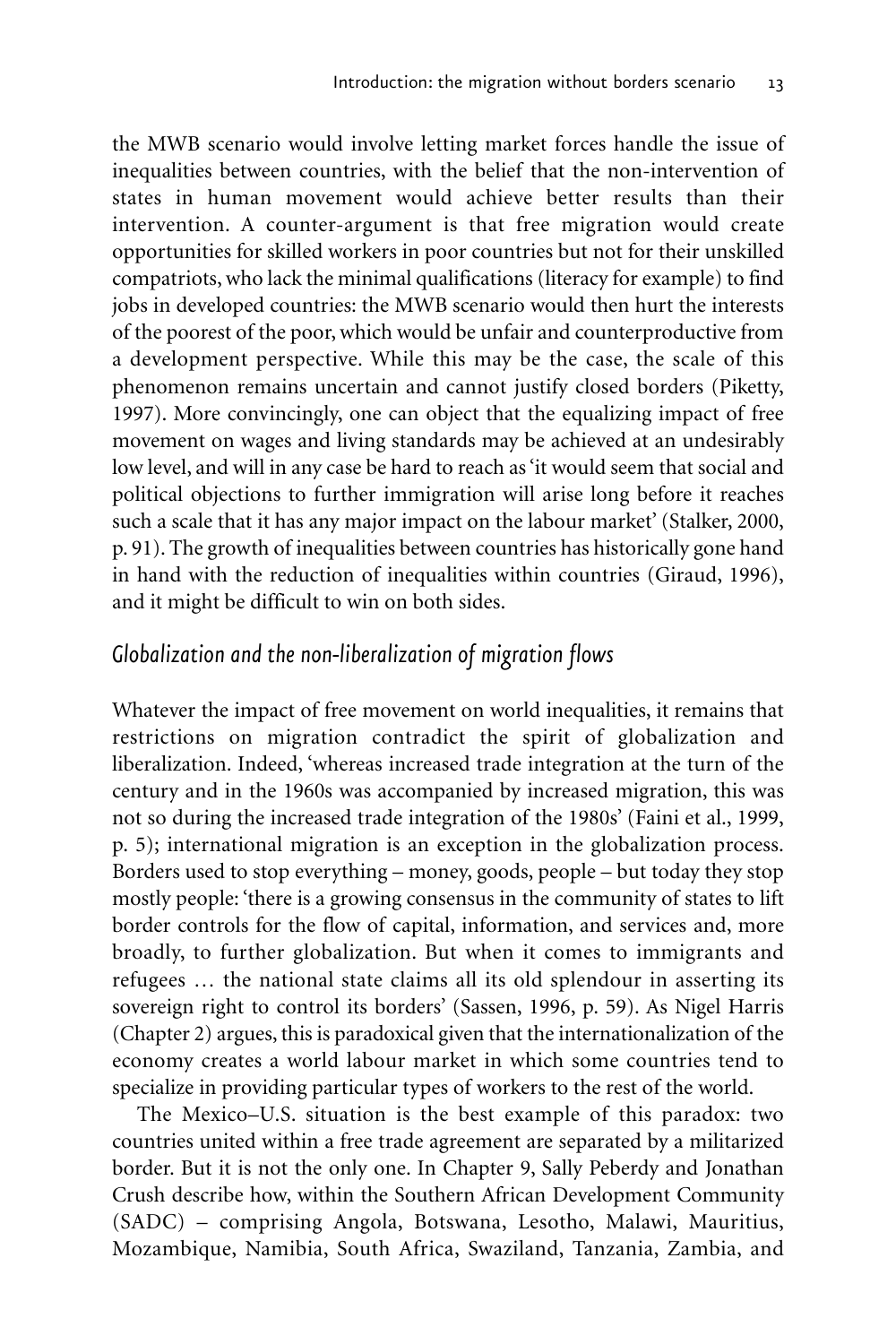Zimbabwe – agreements on free trade have been much more successful than those on free movement. In Chapter 13, Alicia Maguid reports that the initial ambitions of the Mercado Común del Sur/Mercado Comum do Sul ('Southern Common Market', or MERCOSUR) to facilitate the movement of people in the South American Cone have been progressively reduced and that the current focus is mostly on free trade. The European Union is the only region in the world in which free trade agreements have been coherently accompanied by a substantial degree of free movement of persons, as documented by Jan Kunz and Mari Leinonen in Chapter 7.

Comparing flows of people to flows of capital, information or commodities is, however, simplistic, as the circulation of people generates a high degree of social complexity and raises political challenges that cannot be ignored. Moreover, protectionism and state intervention are still very much present and free trade is strongly resisted, especially in vital sectors such as agriculture. In Europe, the Common Agricultural Policy imposes restrictions on the circulation of agricultural goods for the same reasons that are sometimes used to justify closed borders, namely social cohesion and national interests.

Yet, the contradiction between globalization and the non-liberalization of migration cannot be ignored. It is tellingly illustrated by the World Trade Organization (WTO) negotiations on the 'temporary movement of natural persons' ('Mode 4'). Recognizing that trade in services needs direct physical contact between suppliers and consumers, and wishing to foster the liberalization of international trade in services, WTO members have engaged in negotiations on cross-border movement of workers. In principle, these discussions concern temporary service providers exclusively and exclude the issues surrounding permanent migration, citizenship, residence or employment. But the boundary is not clear-cut, the issue remains largely unexplored and controversial, and discussions so far have dealt mainly with the mobility of skilled professionals within multinational companies (Bhatnagar, 2004). This however shows that trade and migration are interconnected in a globalized economy, and that pressures towards liberalization may one day promote a narrowly trade-oriented version of the MWB scenario.

#### *Limits of the economic approach*

While assessing the economic impact of the MWB scenario is an essential task, one should stress that migration policies have important implications in terms of ethics, human rights and global justice, and cannot be solely guided by economic concerns. For example, family reunification is sometimes criticized for bringing in immigrants' 'economically useless' relatives. Writing on U.S. immigration policy, Simon (1989, p. 337) argues that migrants should be chosen 'more for their economic characteristics and less on the basis of family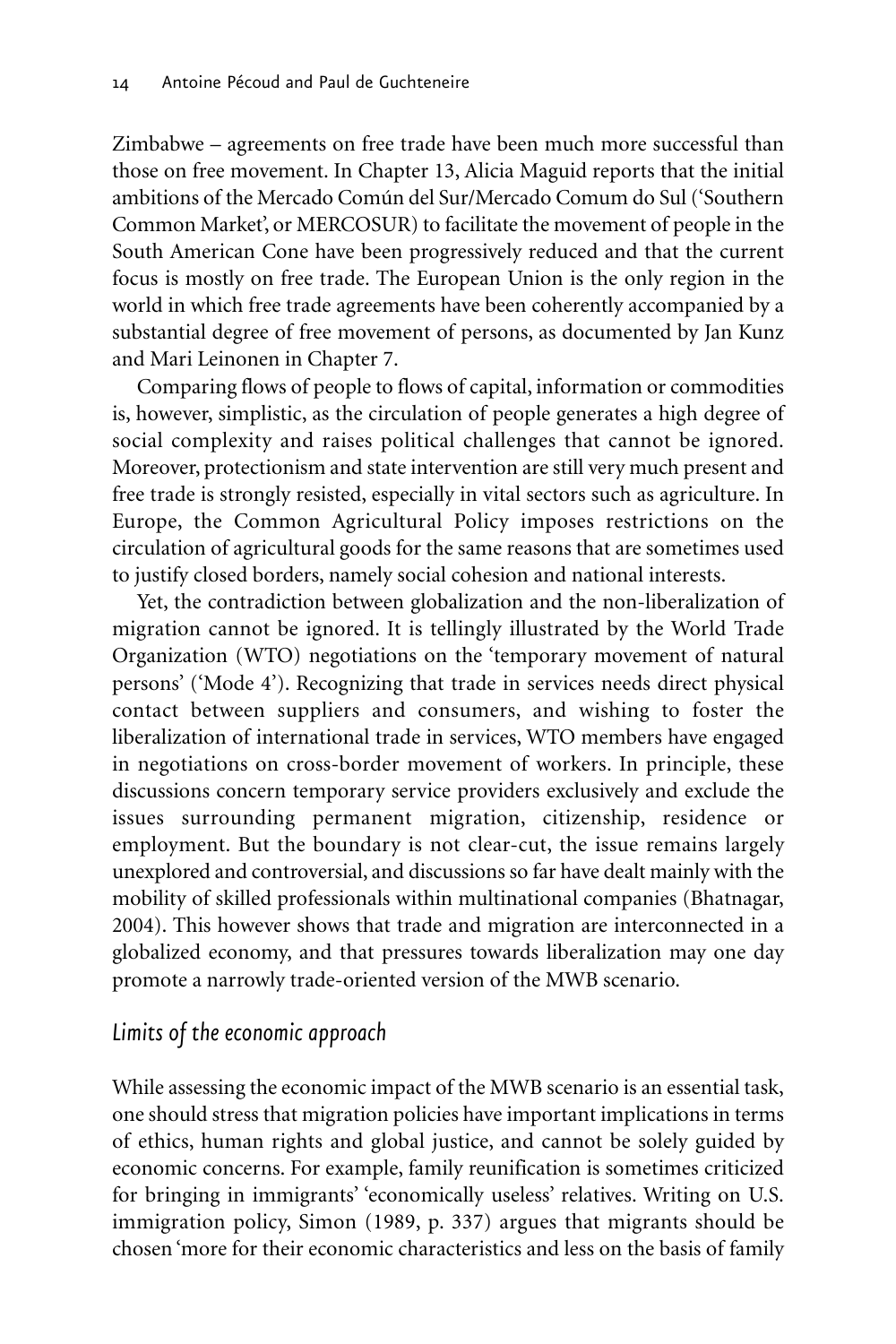connections'. But this would negate people's right to live with their family, and most states authorize family reunifications (Carens, 2003).

Moreover, migration policies cannot be a benefit to all: skilled migration is good for receiving countries, but less for sending ones; family reunification is important to migrants but not always useful to receiving countries; the individual interests of migrants can create an undesirable brain-drain, and so on. It is difficult to satisfy simultaneously the citizens of both countries of destination and origin and the migrants themselves; one needs to make social and political choices:

Economic analysis raises questions regarding what welfare objectives we should assume. … Should we seek to maximise the welfare of natives alone, or does the welfare of immigrants count as well? Should we seek to maximise national economic welfare or global economic welfare? Different welfare objectives will imply different optimal policies. Although economists can tell us what policies would maximise any given welfare objective, the choice of that objective is ultimately a moral decision. (Chang, 2000, pp. 225–26)

We are again confronted by the issue of the level of analysis. Usually, a nation's policies focus on its national interests, which, as argued above, raises moral questions. On the other hand, governments are responsible for their national interests and are expected to privilege their citizens' well-being. But even then, the picture is complicated, as determining the national interest may prove difficult. Different social actors – employers, unions, politicians – are likely to have different views and to try to influence policy choices (Humphries, 2002). Resultant migration policies might then be beneficial only to the most influential segment of the population, thus increasing internal inequalities. Moreover, focusing on the national well-being might be counterproductive if it creates tensions and social unrest in neighbouring countries: it is, for example, in the interest of Europe and North America to have friendly neighbours in northern Africa or Mexico, and hence to welcome at least some migrants from these regions (Borjas, 1999).

## **The social dimension**

Whereas the ethical and economic dimensions of the MWB scenario have been substantially analysed, little attention has been given to its social dimension. This probably has to do with the near-impossibility of evaluating the numerous consequences of free movement on all dimensions of social life. As we will see, it is illusory to claim that we know what would actually happen if borders were to be opened; too many factors play a role and recent history reminds us that immigration policies often have unpredictable results (Castles, 2004). This should, however, not keep us from attempting to shed light on the social impact of the MWB scenario, as, whatever its moral or economic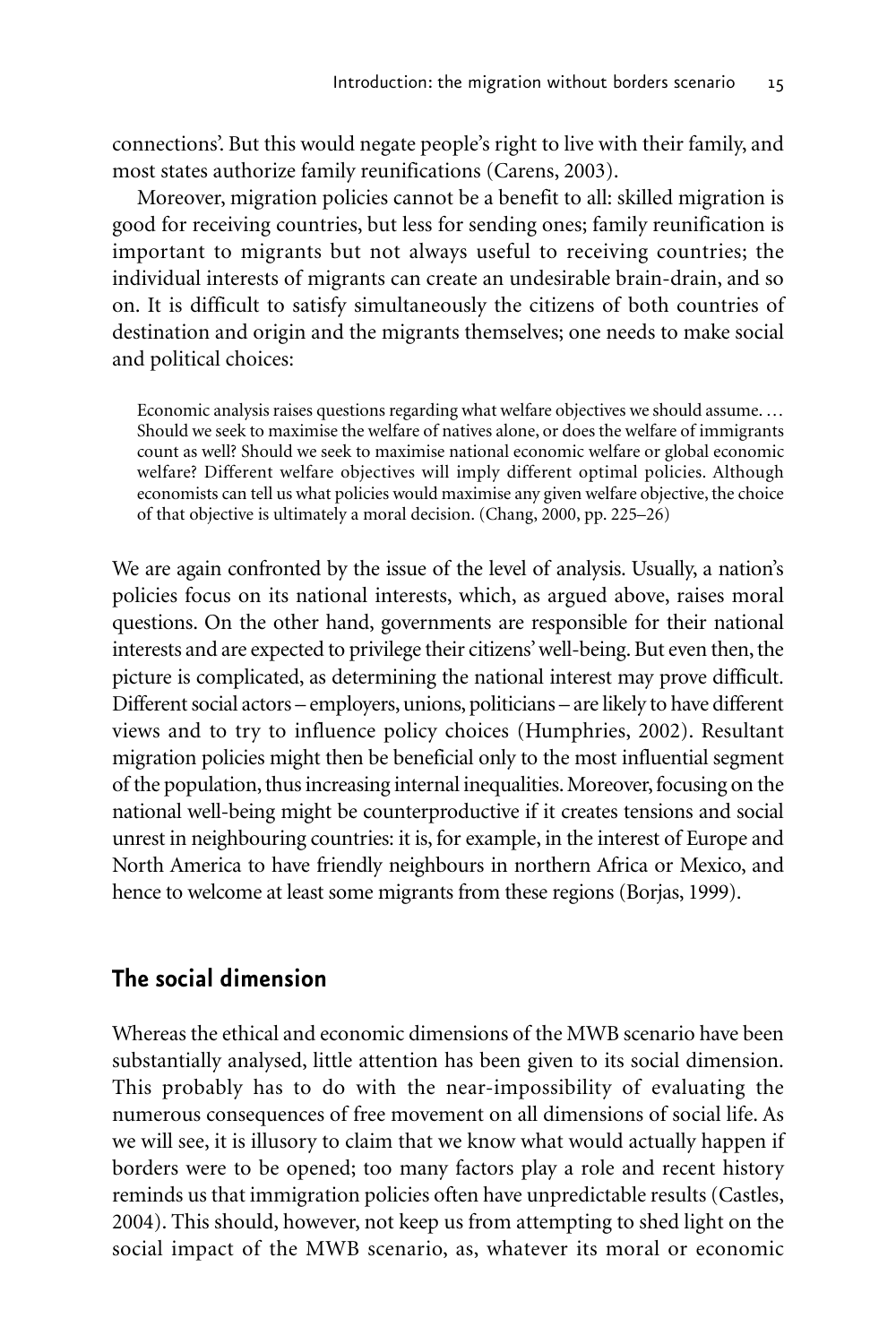desirability, promoting free movement will be incomplete and unsuccessful without considering all its consequences.

#### *How many people would migrate?*

An often-heard argument against the MWB scenario is that it would lead to huge and unmanageable flows of migrants converging towards developed countries. The first obvious question is therefore: How many people would migrate under conditions of free movement? Contemporary policies focus on restricting people's mobility and it is fair to assume that putting an end to them would enable more people to move. But how many? A reasonable augmentation could be manageable, but what about a massive increase? One should first dismiss the idea that all inhabitants of sending countries are eager to migrate: after all, as the UN High Commissioner for Refugees (UNHCR) *Handbook* states, 'it may be assumed that, unless he seeks adventure or just wishes to see the world, a person would not normally abandon his home and country without some compelling reason' (UNHCR, 1979, Chapter 1, Article 39).

The history of the European Union – reviewed in this volume by Jan Kunz and Mari Leinonen (Chapter 7) – provides helpful indications here. Each step of its enlargement has been accompanied by ungrounded fears of massive migration flows. Today, many EU countries impose temporary restrictions on the mobility of people from most of the ten new EU members, but studies converge to show that substantial East–West migration flows are unlikely. In the future, the issue of Turkey's admission may raise the same issues, but, as Teitelbaum and Martin (2003) argue, it is impossible to make credible predictions on how many Turkish workers would leave their country, as this depends upon the evolutions of both the Turkish and the European economies.

One should further recall that migration flows and the legal conditions of migration are not always related. People reluctant to take the risk of migrating irregularly might be incited to do so legally under the MWB scenario, but, as mentioned above, restrictive policies do not keep people from trying to migrate clandestinely, and the MWB scenario would therefore have little impact on the numerous migrants who would leave their country no matter whether it were authorized or not: it would only reduce the dangers they are exposed to. Moreover, restrictions on mobility limit migrants' freedom to circulate, thus leading to a higher rate of permanent settlement. In this respect, the MWB scenario would enable more migrants to return, temporarily or not, which might to some extent counterbalance the increase in the number of people wishing to leave their country. Mexican migration to the United States illustrates these two points: migrants keep trying to cross the border until they succeed and, given the difficulty of doing so, tend to remain on a more permanent basis in the country (Cornelius, 2001).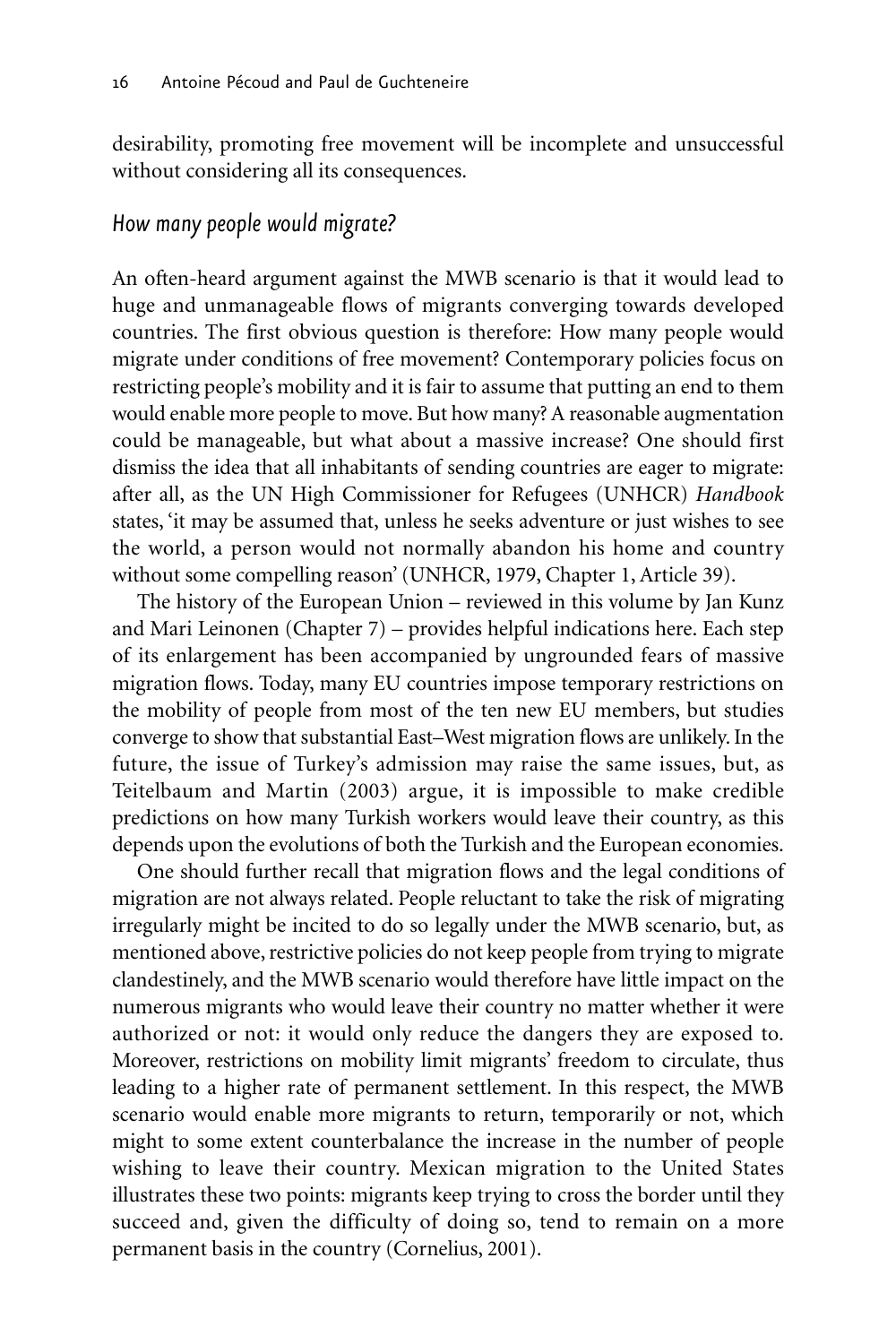## *The MWB scenario: welfare and social cohesion*

Migration is often perceived as a threat to social cohesion, and it is therefore important to address the possible impact of the MWB scenario on the functioning of receiving societies. A major issue here regards the welfare state: as Milton Friedman once observed, 'it's just obvious that you can't have free immigration and a welfare state' (quoted by Raico, 1998, p. 135). As Han Entzinger (Chapter 6) argues, the core problem lies in the contradictory logic of welfare schemes and free migration; the MWB scenario is about openness and circulation whereas welfare systems are based on closure: people make a longterm commitment to a community and enjoy its protection. Putting aside the financial impact of increased migration on Western welfare systems, the risk is that free movement jeopardizes the sense of common national identity and solidarity that incites people to take part in welfare schemes. Jan Kunz and Mari Leinonen (Chapter 7) thus conclude that the MWB scenario is incompatible with collective welfare systems and would imply their privatization.

This is a real problem, not only because welfare states are hard-won and socially valuable achievements, but also because incorporating migrants would precisely require strong welfare systems. The MWB scenario challenges the viability of welfare states, but simultaneously demands efficient welfare mechanisms to make sure that the arrival of newcomers in receiving societies does not create situations of social vulnerability. This is also why, as mentioned earlier, welfare arguments are used – notably by communitarians – to advocate restrictions on migration. Another position is illustrated by Carens (1988), who acknowledges with regret the undesirable impact of free movement on welfare, but nevertheless believes that inequalities between countries are morally even more undesirable, and that welfare schemes must be sacrificed to people's freedom and to world justice.

This pessimism should be qualified. It is, for example, often claimed that migration would counterbalance the ageing of Western populations (United Nations, 2000). Welfare-based arguments may then also militate for *more* migration. In this respect, Iregui (2005) shows that the costs of skilled migration in terms of brain-drain may exceed welfare gains, but that this effect disappears if one allows both skilled and unskilled migration. As Han Entzinger notes (Chapter 6), states should then invest in migrants' linguistic and professional skills, thereby increasing their integration and the size of the workforce. Moreover, as Geddes (2003) argues, migration is far from being the main challenge to welfare states: other factors – labour-market situation, demographic trends or political decisions – play a much greater role. At a more immediate level, free movement would improve the well-being of undocumented migrants, whose status is a serious source of vulnerability; it would also reduce the size of shadow economies, thereby increasing employers' and workers' contributions to welfare schemes.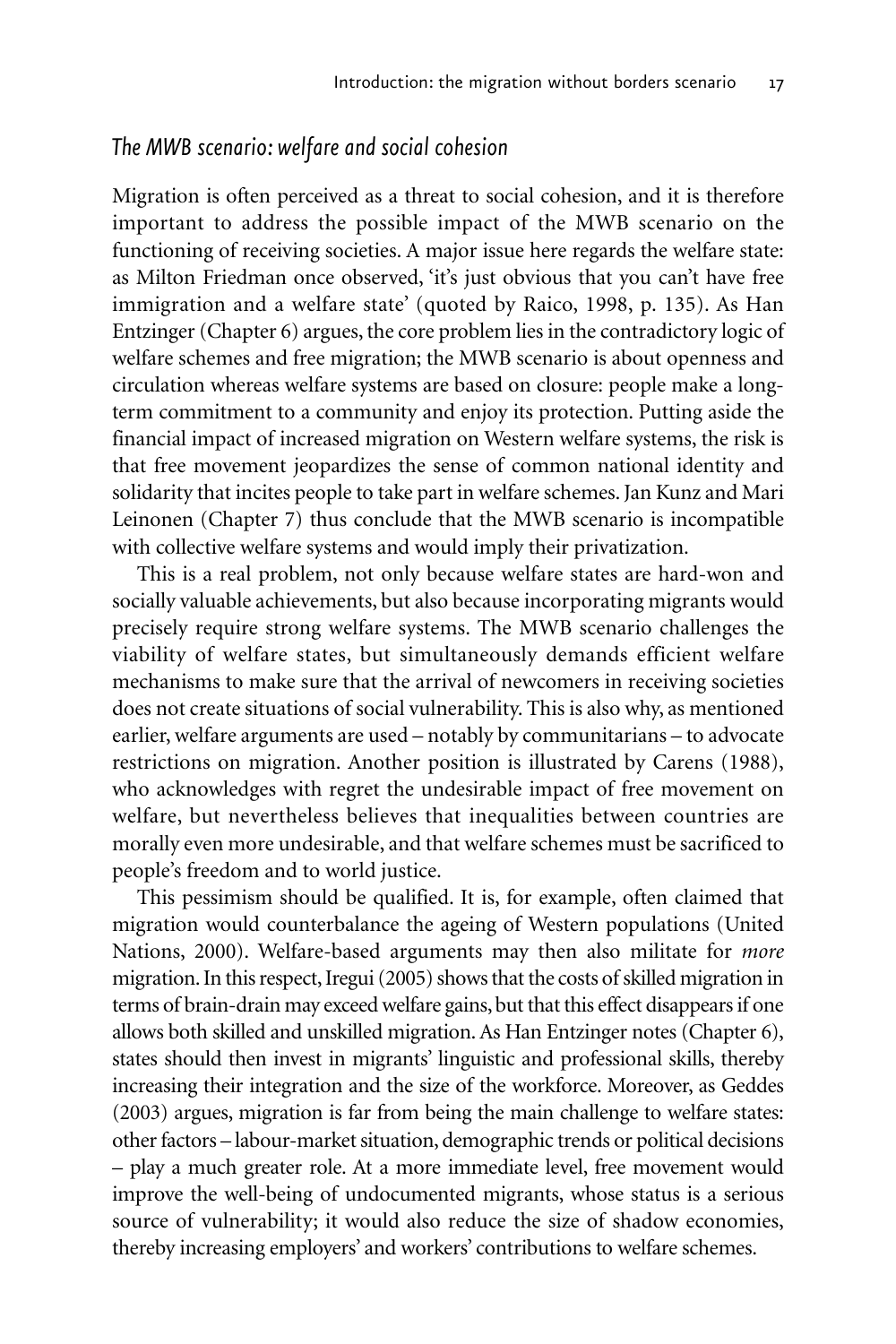Another question regards the incorporation of migrants in receiving societies under conditions of free movement. Again, migrants are often blamed for their reluctance to 'integrate' and are accused of threatening the sociocultural foundations of the countries in which they live. In particular, the MWB scenario is sometimes dismissed for its consequences in terms of racism and xenophobia. Free migration, it is argued, would increase the number of migrants and the tensions between them and the native population, notably concerning the labour market. This would lead to anti-immigration mobilization and foster populist and extreme-right political formations (Castles, 2004, p. 873). Walzer (1983) similarly argues that, if states do not control migration, people will reject foreigners by themselves through potentially violent methods.

But the correlation between xenophobia and the number of immigrants is not straightforward: very few migrants may sometimes cause disproportionate hostile reactions in regions not used to immigration. More fundamentally, border controls indirectly feed racism: they fuel the idea that foreigners and foreign-looking people are undesirable, thus casting doubts on the right of documented and naturalized migrants to live in receiving societies (Hayter, 2000). Ultimately, this reinforces internal boundaries along ethnic lines, jeopardizing migrants' access to decent living conditions and challenging social cohesion (Fassin et al., 1997; Wihtol de Wenden, 1999). As Dummett (2001) argues, Western public opinion has been subject to restrictive discourses on the need to close borders for decades, which can only support anti-immigrant feelings; any change in migration policies will imply stopping untruthful propaganda against immigrants and re-educating the electorates. The connection between the MWB scenario and racism is therefore equivocal.

#### *The MWB scenario: democracy and citizenship*

Closely related to the issues of welfare and integration are the issues of rights, citizenship and participation in the public sphere. In principle, access to citizenship rights depends upon nationality, thereby excluding migrants. In practice however, non-nationals enjoy certain rights. Human rights, for instance, are based on personhood rather than nationality, and protect both nationals and migrants. Migrants participate in unions, in the education system, in welfare schemes, have rights protecting their situation in the labour market, and sometimes even vote in local elections, thus illustrating how residency – and not only nationality – determines access to rights (Jacobson, 1996; Soysal, 1994). Hammar (1990) has coined the term 'denizen' to describe this intermediary status, in which migrants are not total foreigners, but not full citizens either. The MWB scenario would exacerbate this question, as it would enable people to move freely from one country to another, so raising the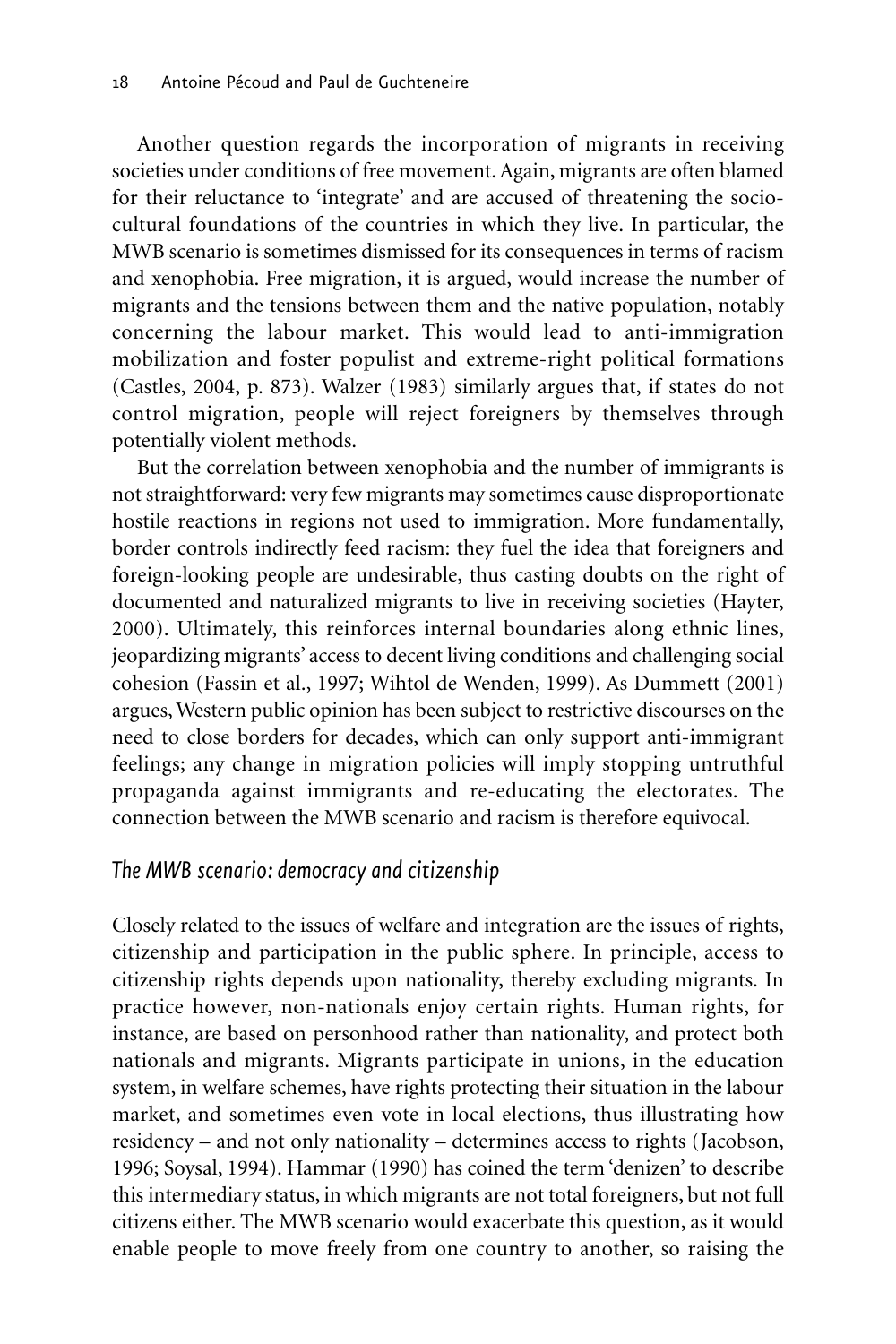question of their status at the different steps of their peregrinations. Even under conditions of unrestricted mobility, people would probably choose to settle down in a given country and become citizens, but we nevertheless need to envisage situations in which nations are home to a large number of nonnationals on the move.

What seems obvious is that all people residing in a given country should have the same access to a minimal set of rights, including civil rights and social rights to education, health services and housing. This corresponds to a basic ethical principle and to the idea that all human beings should have access to fundamental rights, a notion that lies at the heart of the United Nations International Convention on Migrants' Rights (Pécoud and de Guchteneire, 2006*b*). This is also necessary to avoid the creation of an underprivileged subsector of the population subject to exploitation and misery, which is contrary to the national interest of states as such rightless migrant workers would create downward pressure on the well-being of the whole population. But what about access to unemployment benefits, political rights or cultural recognition? Unrestricted mobility would challenge the traditional distribution of these rights.

The same applies to migrants' participation in public affairs. It is easy to understand that two extreme situations should be avoided. In the first, nonnationals would have no access to political rights. Migrants would then live in a country without having any influence on its functioning, and would need to follow laws and obey governments over which they have no control. In immigration states with tight naturalization policies, this situation is already frequent; in Michael Walzer's terms, such states are 'like a family with live-in servants' (1983, p. 52), an unjust situation that excludes migrants and confines them to second-class status. At the other extreme would be the situation in which all migrants could have full citizenship rights. Even recent newcomers would then have the same influence over public affairs as nationals, a situation that may ultimately threaten the principles of democratic institutions: it seems illogical and unfair to grant people who have just arrived in a country the same rights enjoyed by nationals and long-term residents who share a strong commitment to the country in which they live. In other words, mobility is a challenge for democracy and we need to find ways to reconcile freedom of movement with the functioning of democratic institutions.

A first answer to these challenges is to decouple citizenship and nationality. As Castles and Davidson (2000) make clear, the classic form of citizenship, according to which membership and rights are based upon nationality, is inadequate in a world characterized by globalization and mobility. It creates situations in which people have no membership at all: they live in countries in which they have few rights, while being kept from participating in the life of the societies they come from. Citizenship should then be based upon residence on a state's territory. Following the same reasoning, Chemillier-Gendreau (2002)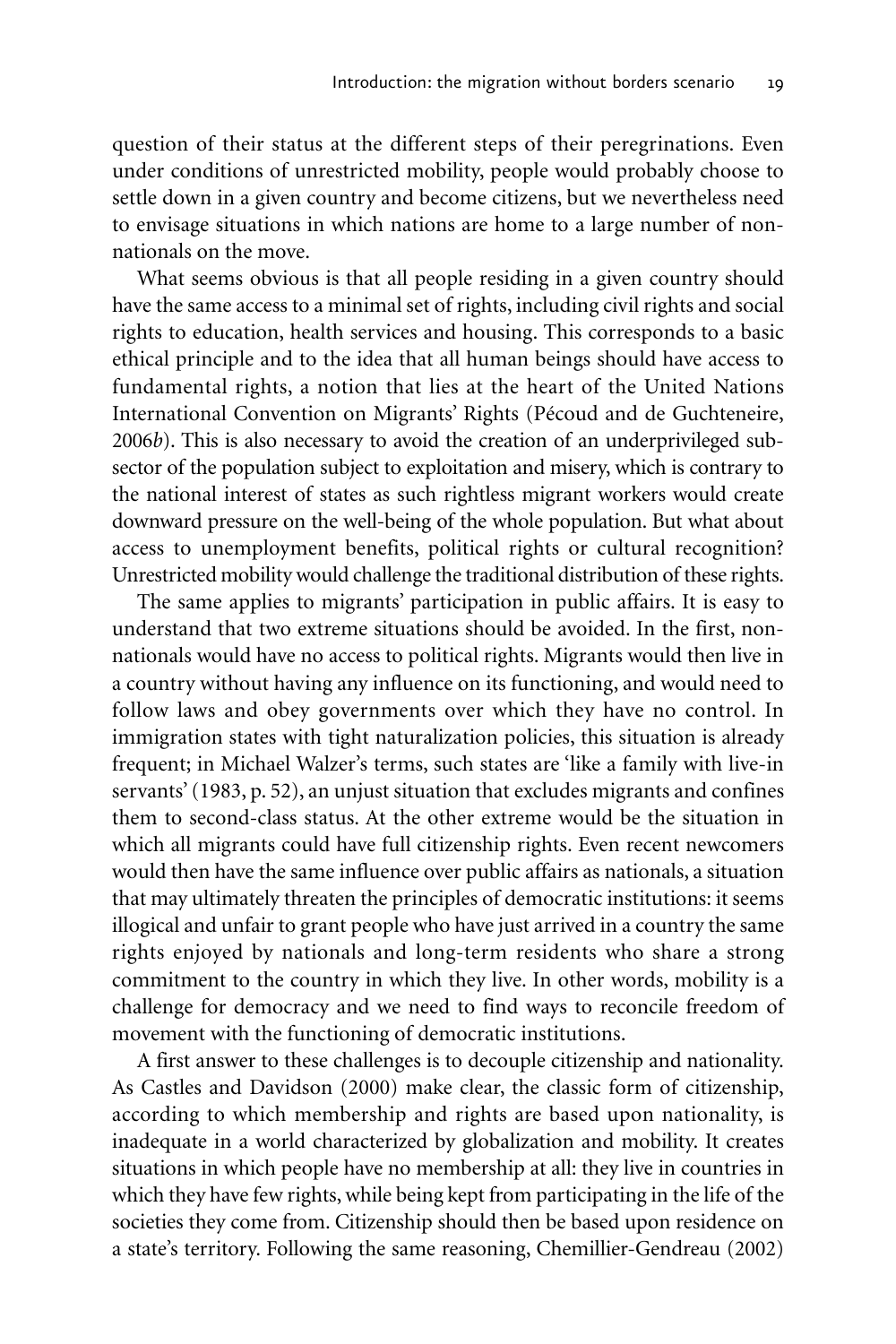argues that, as long as rights are granted by states on the basis of nationality, situations of injustice will arise, because states can always be tempted to deny these rights to people under their authority, either by refusing naturalization or by (more rarely) depriving their citizens of their nationality. She then calls for a global citizenship in which people would enjoy rights irrespective of their nationality, solely on the basis of their being human beings.

The problem that remains is to decide when and to whom to grant rights. It would be absurd to expect states to grant citizenship rights to all foreigners entering their territory (such as tourists, students or business travellers).A creative solution to these issues is to unpack citizenship and consider that its different components (especially political, civil, social, family and cultural rights) can be distributed in a differentiated way. This approach avoids the binary logic of exclusion, in which people have either all possible rights or none at all. Migrants could then initially receive a first set of rights (civil rights and fundamental social rights). Only later would they receive, in a step-by-step fashion, full welfare rights or political rights. Such a system would ensure that migrants are not 'rightless' (as undocumented migrants tend to be), while enabling high mobility and addressing the fears of nationals and long-term residents who are reluctant to share their privileges with newcomers. According to Han Entzinger (Chapter 6), newcomers would not have to pay for the benefits to which they initially have no access, which would lower their labour costs and foster their integration in the labour market. The risk is that this system of 'differentiated inclusion' could transform into one of 'differentiated exclusion', but 'too much mobility is simply incompatible with a sustainable framework of rights [and] thresholds are needed to ensure durable rights' (Engelen, 2003, p. 510).

#### *External borders and internal boundaries*

Borders are only one kind of boundary. As discussed in this section, migrants are not only banned from entering a country; once they are in, they are often inhibited in their participation and incorporation in the receiving society, particularly in terms of welfare, rights and citizenship. One could therefore conceive a world of 'open' borders in which migrants would be free to cross borders between states, but banned from having access to the institutions of societies other than their own; the MWB scenario would then be about displacing (rather than suppressing) borders. This is particularly the case where international migration has contributed to the creation of social, ethnic or religious communities (Heisler, 2001), while at the same time restrictive migration policies have sought to reduce migrants' access to public resources (Cohen et al., 2002). As a result, 'bordering has become more multifaceted, taking on both geographic and non-geographic forms, of social, political, and economic characters' (Jacobson, 2001, p. 161).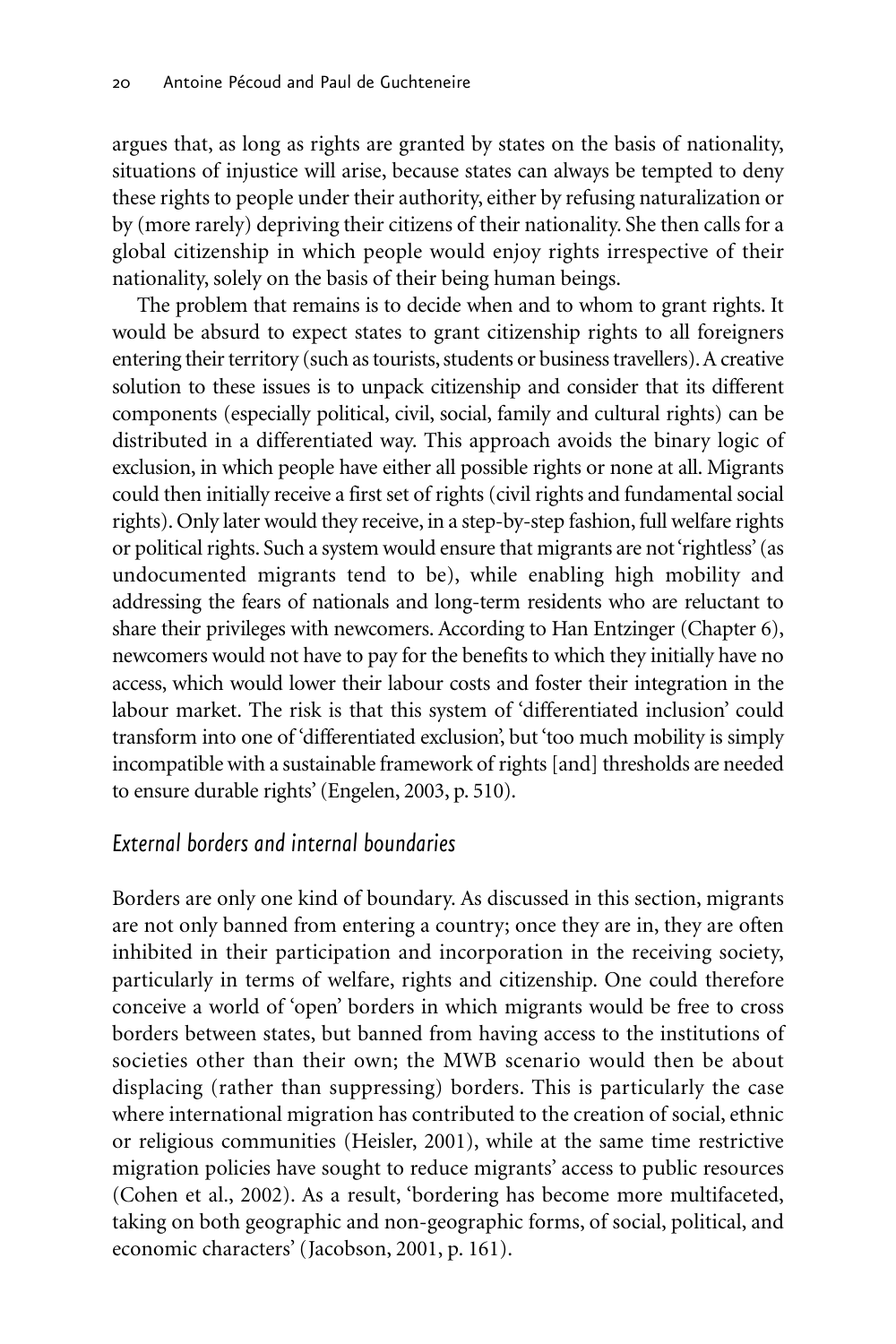It is therefore not enough to ensure that people have the right to cross borders and to settle down wherever they wish: we must also ensure that, once in a country, they are not stopped by internal borders but are able to fully participate in its society. This is a condition for social cohesion and for human emancipation, as people excluded from the society in which they live are likely to develop resentment and frustration. As Graziano Battistella (Chapter 10), Alejandro Canales and Israel Montiel Armas (Chapter 11) argue, this notably includes socioeconomic mobility within the class stratification of receiving societies. Labour markets are frequently segmented in a way that restricts social mobility and generates internal boundaries within the workforce, often along ethnic lines. Migrants are then left to do the dirty work, in conditions characterized by precariousness, low wages and non-existent future perspectives. This reinforces their exclusion and generates a 'ghettoization' of the society that jeopardizes the fair distribution of its resources and opportunities among all its members.

## **The practical dimension**

Discussing the different dimensions of the MWB scenario highlights our ignorance of its practical consequences: 'nobody can claim to know in any detail what would be the consequences of a worldwide system of open borders sustained over a number of decades' (Barry, 1992, p. 280). While there are strong moral arguments in favour of the MWB scenario, its impact on wages, welfare, racism or citizenship is uncertain. It is probably exaggerated to argue that free movement would lead to chaos, but it would also be a mistake to underestimate the problems: as Castles (2004, p. 873) puts it, 'the elegant simplicity of the open borders slogan is deceptive, as it would create many new problems'. There is therefore a need to envisage the practical dimensions of the MWB scenario and what could be called its governance.

## *The need for a multilateral approach*

A first principle of the governance of free movement lies in the cooperation among states it requires: no state can be expected to progress towards free movement if even some other states do not follow the same path. Unilateral openness is not only unlikely, it is also potentially damaging:

Any country, rich or poor, that opened its borders might soon find other states taking advantage of its beneficent policies. A neighbouring country whose elite wanted a more homogeneous society could now readily expel its minorities. A government that wanted a more egalitarian society could dump its unemployed and its poor. An authoritarian regime could rid itself of its opponents; a country could empty its jails, mental institutions, and homes for the aged. (Weiner, 1996, p. 173)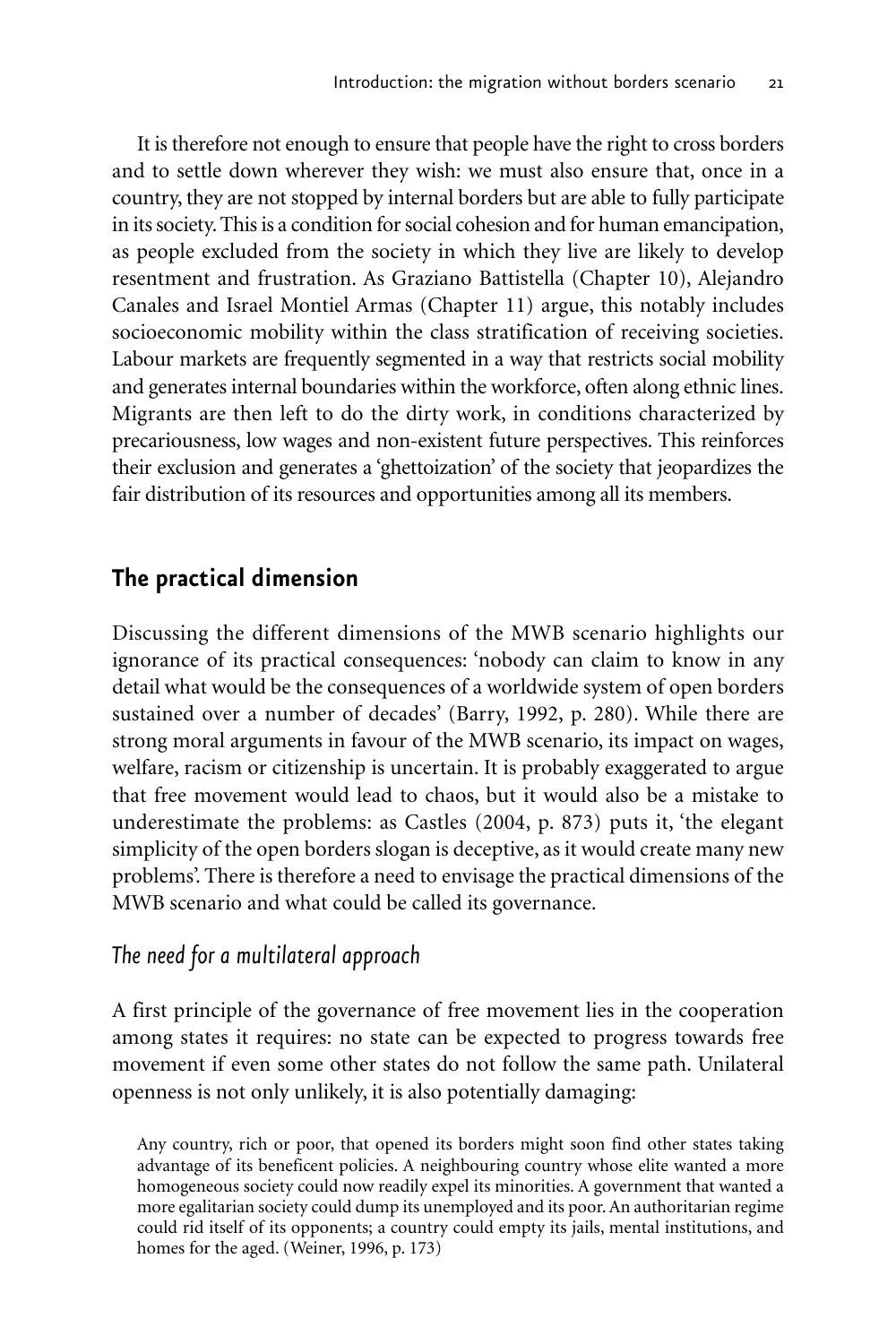To this we should add security issues: In Chapter 5, Bimal Ghosh notes that the MWB scenario would enable not only terrorists but also all kinds of criminals to escape surveillance more easily. These dangers point to the importance of international cooperation. After all, these dreadful consequences of free movement could take place within federal states, where regions are partly responsible for welfare provisions and security, and can be prevented by interregional cooperation. Of course, such agreements are more difficult to reach at the world level, but these obstacles are not inherently insurmountable.

A second principle should be the need for supervision mechanisms to study and monitor the social transformations induced by increased freedom of movement and to enable a less-chaotic opening of the borders. Both principles – cooperation and supervision – highlight the need for multilateral agreements (or organizations) to ensure the governance of free movement in a more comprehensive way than the trade-oriented WTO negotiations mentioned above. In recent years, many voices have called for a movement towards a multilateral approach to migration, with a series of similarly named propositions: 'New International Regime for Orderly Movements of People' (Ghosh, 2000), 'General Agreement on Movements of People' (Straubhaar, 2000), 'General Agreement on Migration and Refugee Policy' (Harris, 1995, p. 224),'Global Agreement on the Movement of People' (Veenkamp et al. 2003, p. 98), or, modelled on the WTO, a 'World Migration Organization' (Bhagwati, 1998, pp. 316–17, 2003). Security concerns have also fostered the search for such agreements; Koslowski (2004) speaks of a 'General Agreement on Migration, Mobility and Security'.

Without describing in detail the nature, functioning and purposes of these approaches (they are reviewed by Bimal Ghosh in Chapter 5 and Mehmet Ugur in Chapter 4), their common point is that they all envisage a joint management of migration flows by sending and receiving states, which would avoid the pitfalls of unilateral policies while ensuring that the migration process does not harm the interests of sending and receiving states nor of migrants themselves. With respect to the MWB scenario, there are two ways to envisage the role of a multilateral approach. On the one hand, there are those who argue, as does Bimal Ghosh in Chapter 5 of this volume, that an orderly system of migration management would be fundamentally better than free movement as it would avoid the tensions and uneven benefits that characterize the MWB scenario while being much more acceptable to states. On the other hand, others see multilateral coordination as a temporary step towards free movement that would smooth the transition:

In practical terms, even if states were to agree on a universal right to move in principle, it would probably cause chaos if all borders were instantly opened. But there are many matters on which states have agreed certain rights in principle and begun to implement these rights in a limited way, by agreement among themselves. … Could there not be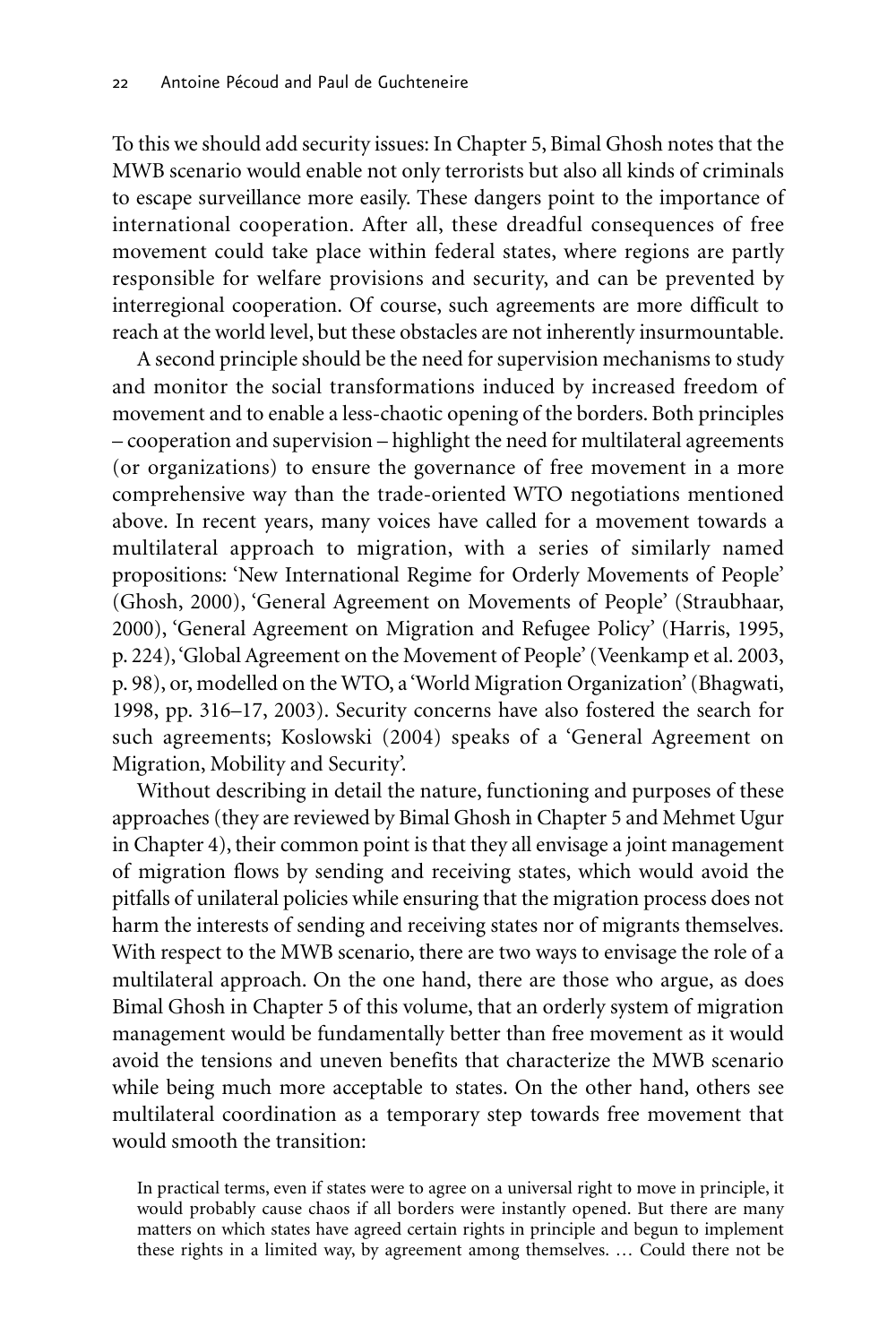similar progress towards acknowledging a human right to freedom of movement across borders? Even if the aim could not be realized at once, would it not be worthwhile to begin the process by an international agreement whereby each state party to it would accept, in addition to those it admits under its laws of refugees and other migrants, a quota of people who merely apply? (Dummett, 1992, p. 179)

The MWB scenario and the internationalization and/or liberalization of migration policies finally raise the question of the asylum system. Today, asylum seekers are the only migrants whose situation is taken care of in a partly multilateral manner, notably through the United Nations High Commissioner for Refugees and the widely ratified 1951 Geneva Convention. In principle, the distinction between asylum seekers/refugees and other kinds of migrants is clear, and most states have distinct procedures to address their situations, even if empirical evidence illustrates that the boundaries between the two are often porous. Under the MWB scenario, this distinction would become meaningless, which, as Castles (2004, p. 873) argues, is regrettable because even the currently imperfect asylum system protects many vulnerable people. By contrast, one can argue that the fight against undocumented migration incites many receiving states to treat asylum seekers as disguised economic migrants, which leads not only to endless and unmanageable procedures to 'prove' the existence of persecution, but also to human rights abuses and sufferings for both 'genuine' and 'fake' refugees (Barsky, 2001; Hayter, 2000). In other words, sticking to the refugee/migrant distinction may not only be unrealistic: it may also counterproductively threaten the right to asylum.

# *Regional approaches to free movement*

Establishing a multilateral approach to migration at the world level is clearly a difficult task, and it therefore makes sense to envisage regional approaches as a preliminary step. Significant cross-border flows take place within regions, and the countries involved tend to display a greater level of socioeconomic convergence. From an economic perspective, open borders should come first and equality should follow, but in practice, gaping inequalities between states may prevent any discussion. As a matter of fact, several regions in the world have concretely discussed regional migration management, an indication that they have indirectly acknowledged the shortcomings of national approaches. Some have even considered free movement as an option, and their experiences are useful in understanding the difficulty of concretely implementing the MWB scenario.

The clearest case is of course the European Union, which has achieved free movement for EU citizens at an unprecedented scale. In Chapter 7, Jan Kunz and Mari Leinonen relate how a core ambition of the European Union has been to create opportunities for its citizens to move freely from one Member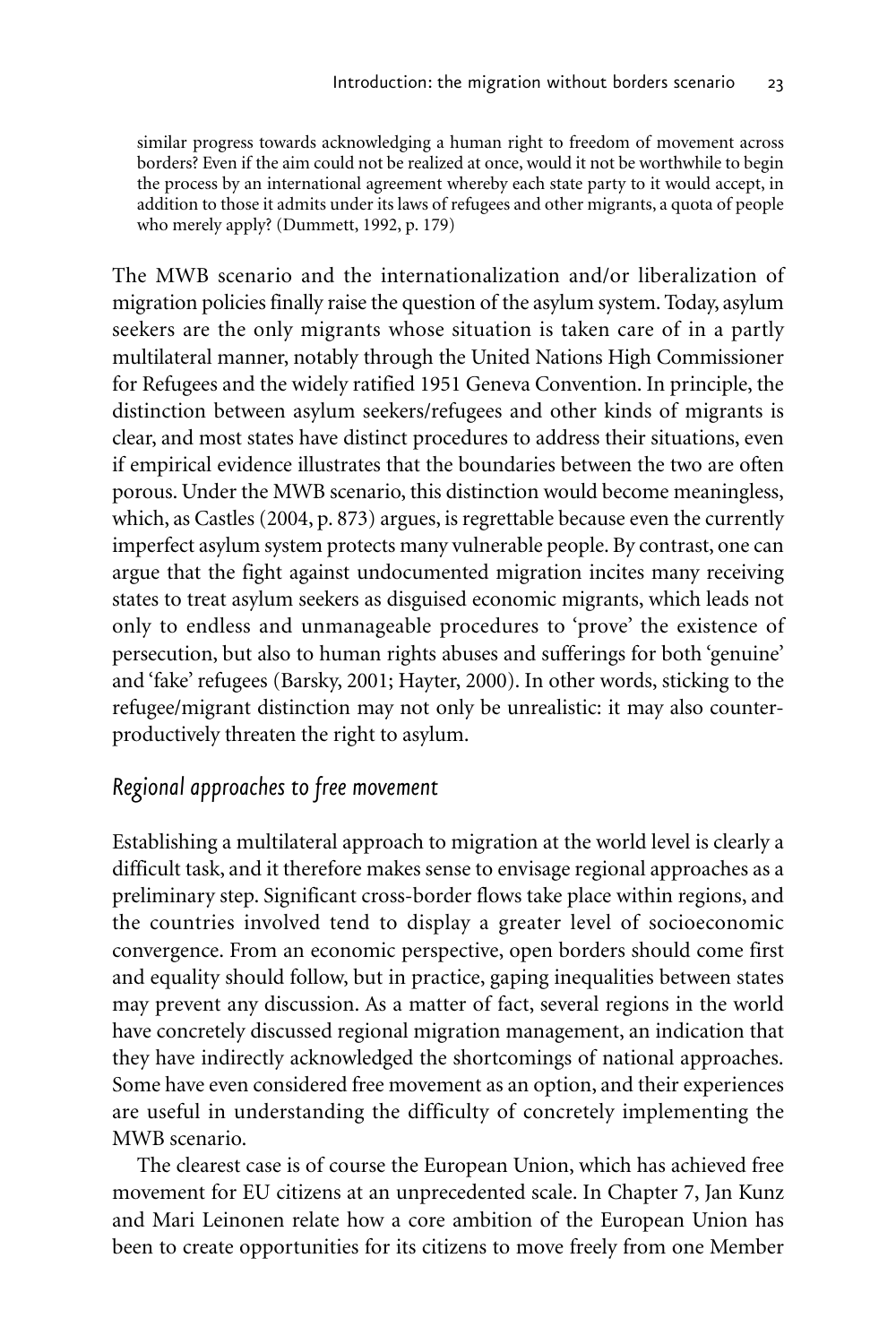State to another. Yet migration flows have not increased substantially, which points to the importance of internal borders (including notably administrative, financial, cultural, linguistic and mental barriers). Mobility is mostly a feature of European elites while workers and employees tend to remain in their country of origin. In the meantime, European leaders have been engaged in the closing and monitoring of the EU's external borders, leading to what has been called 'Fortress Europe'. In principle, these two trends (the disappearance of internal borders and the consolidation of external ones) call for a common approach to migration, but European leaders have found it extremely difficult to move forward in this field. Regardless of these obstacles, it remains that the European experience is the most comprehensive attempt to establish free movement in a large supranational space.

But other less well-known cases exist, notably in Africa. As Aderanti Adepoju (Chapter 8) and Sally Peberdy and Jonathan Crush (Chapter 9) note, the African continent is characterized by recent and porous borders, as well as by a long history of human mobility in which free movement has often been the norm. While this should in principle provide a favourable context for the MWB scenario, post-independence nation-building has been a powerful process, sometimes inspiring exacerbated nationalism or xenophobia. Yet, since the early 1990s, the continent seems to have been engaged in some efforts to promote freer movement, which used to be grounded in a pan-African ideology but is increasingly apprehended in terms of economic benefits. Continental organizations such as the New Partnership for African Development (NEPAD) and the African Union (AU) have expressed their commitment to free movement, with the latter recently proposing the creation of an 'African passport' to facilitate the circulation of people throughout the continent. Efforts to go beyond national migration policies remain vague and uncertain however, as illustrated by the cases of West and southern Africa.

Aderanti Adepoju (Chapter 8) describes efforts to foster free movement and establish a 'borderless West Africa' within the Economic Community of West African States (ECOWAS). ECOWAS treaties aim at removing all obstacles to the circulation of goods, capital and people: an early step was to abolish visa requirements for ECOWAS citizens moving within the region, with governments agreeing to create an ECOWAS passport to facilitate internal migration. As Adepoju suggests, given the history of migration in the region, establishing open borders is more about re-creating free movement rather than shaping a new regional organization. Many obstacles remain however, and Adepoju shows that economic uncertainty and inter-state conflicts, along with the political strategies sometimes developed by ECOWAS governments, threaten the West African version of the MWB scenario by exacerbating tensions and fuelling nationalism and xenophobia, sometimes leading to the expulsion of foreigners. Sally Peberdy and Jonathan Crush (Chapter 8)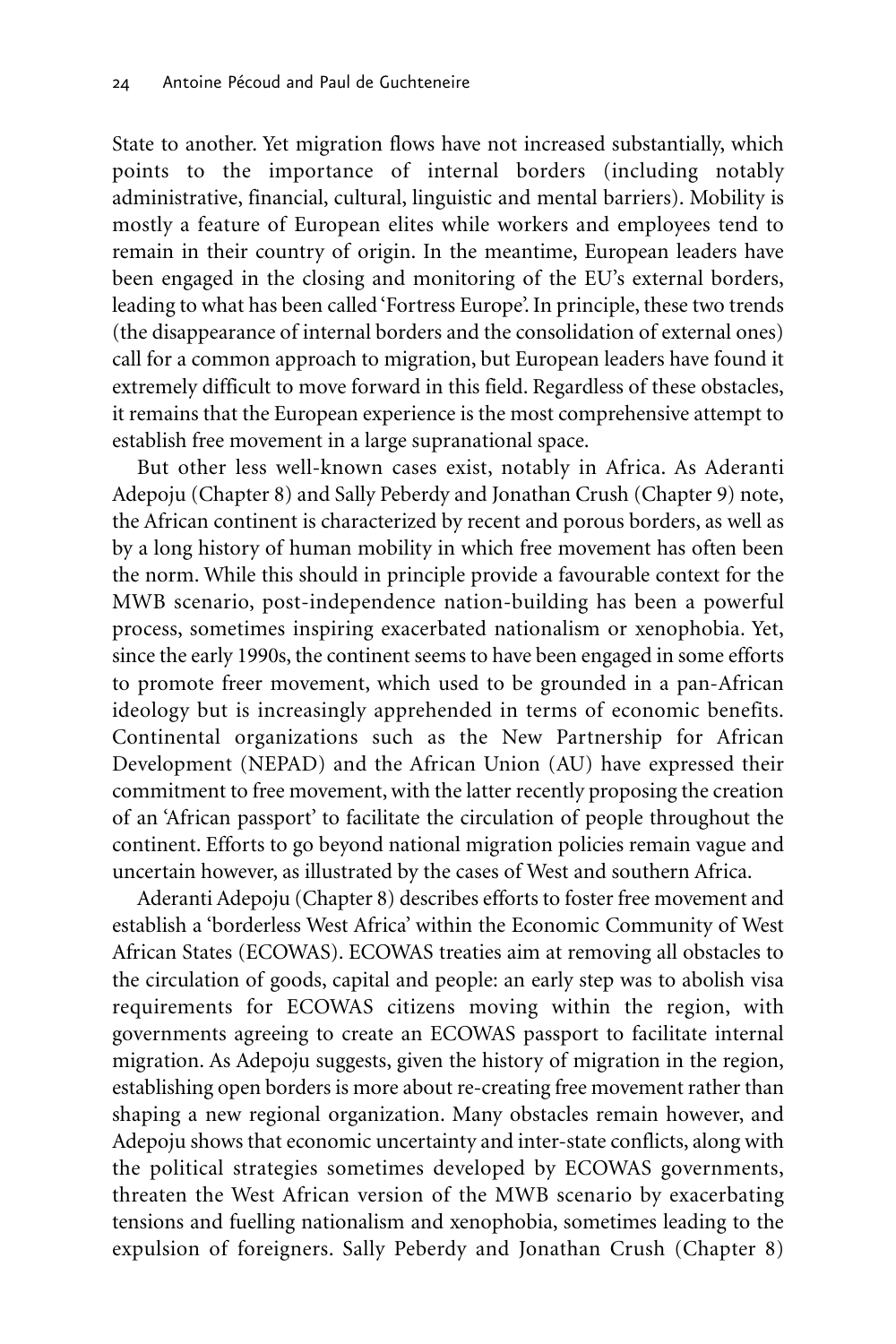document the efforts undertaken towards free movement in the southern African region, and the obstacles they face. The Southern African Development Community (SADC) drafted a protocol on the free movement of people in 1993–1994. This was strongly opposed by the South African government, who feared the consequences of open borders on unemployment, xenophobia and irregular migration; although these arguments were contested, they were sufficient to reduce the initiative to a much less ambitious version.

In the Asia Pacific region, regional organizations have focused on migration issues concerning business and skilled migration in accordance with the promotion of free trade. Other regional initiatives have focused on the fight against irregular migration, trafficking and refugees. As Graziano Battistella (Chapter 10) writes, the prospects for progress towards the MWB scenario seem more limited in Asia than in other parts of the world. In South America, Alicia Maguid (Chapter 13) reports that free circulation of labour was initially considered as part of MERCOSUR's ambitions to establish a common market and free trade in the South American Cone (Argentina, Brazil, Paraguay and Uruguay). While progress has been made in the harmonization of migrants' status in these countries, the free movement of goods and services has, as in the SADC, moved forward much faster than its counterpart in terms of human mobility. As in Europe, a felt need to fight against undocumented migration (particularly from the Andean region) has fostered a strengthening of border controls, while economic uncertainty has raised problems of racism and xenophobia. Finally, the North American Free Trade Agreement (NAFTA) is the most well-known example of a discontinuity between the circulation of goods and people: as Rafael Alarcón (Chapter 12) documents, it was clear from the beginning that migration would not be considered in the agreements.

These different experiences illustrate the extreme complexity of the establishment of free movement and the number of inevitable obstacles to such endeavours that exist. They also show, however, that free movement is not an absurdity that has only been considered by the Europeans: it is discussed, and even sometimes partly put into practice, in many regions of the world. The regional approach is not without critique, however. Mehmet Ugur (Chapter 4) argues that regional agreements only perpetuate world inequalities at another level; Bimal Ghosh (Chapter 5) stresses that migration always defies bounded geographical arrangements and that the different paths taken by regions in their migration management could lead to tensions: closing borders in one region may for example divert flows to other areas. This points to the necessity of envisaging a global approach to migration that would ensure that regional agreements are coherent with one another.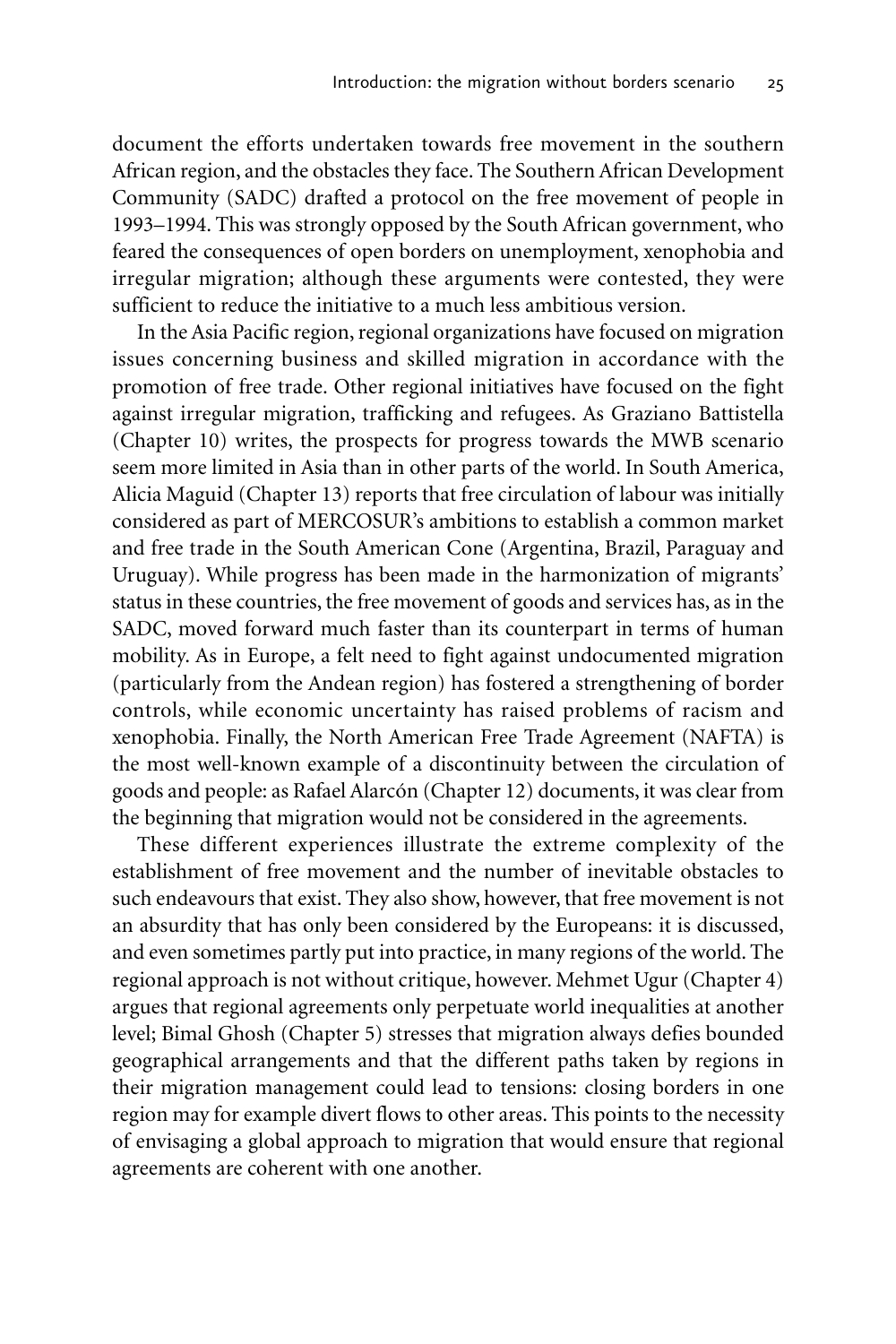## **Conclusion**

Throughout the world, states claim their will to control migration but are confronted with the extreme difficulty of developing policies that match this ambition. The number of people on the move is not going to decrease in the near future, and it will become increasingly apparent that even the most sophisticated and costly measures of control do not truly stop people. Migrants will probably remain the main victims of this unsatisfactory approach to migration, as they will be exposed to ever greater levels of risk in their crossborder movements. It is urgent to think of sustainable migration policies that will enable states to address the challenges of migration coherently.

It may seem naïve to suggest that the MWB scenario can provide answers to current problems. But it is equally naïve to assume that relatively minor arrangements of the contemporary migration system will provide long-term answers. The MWB scenario has the advantages of being ethically defendable and of usefully complementing the human right to emigration by a symmetric right to mobility. In a globalized world, movement of people is not an anomaly to be exceptionally tolerated; it is a normal process embedded in socioeconomic structures and in migrants' transnational lives and identities. There is ample evidence that the classic migration pattern of permanent settlement does not apply to all contemporary cases of human movement, and policies should therefore take new practices of circulation into account.

The social and economic consequences of the MWB scenario remain extremely complex, however, and this review has highlighted the numerous uncertainties surrounding it. It is therefore necessary to examine both the strengths and weaknesses of this scenario, and to keep in mind that, while free movement may be a desirable option, it is also a complex goal that requires careful thinking. The MWB scenario is not a straightforward and simple measure that would eliminate all injustices at once, nor an unrealistic Utopia. It is an inspiring vision for the future of migration and a precious source of ideas to imagine fairer migration policies.

# **Bibliography**

- Anderson, M. 1996. *Frontiers: Territory and State Formation in the Modern World*. Cambridge, U.K., Polity Press.
- Andreas, P. 2000. *Border Games: Policing the U.S.–Mexico Divide*. Ithaca, NY, Cornell University Press.

Andreas, P. and Biersteker, T. J. (eds). 2003. *The Rebordering of North America: Integration and Exclusion in a New Security Context*. New York, Routledge.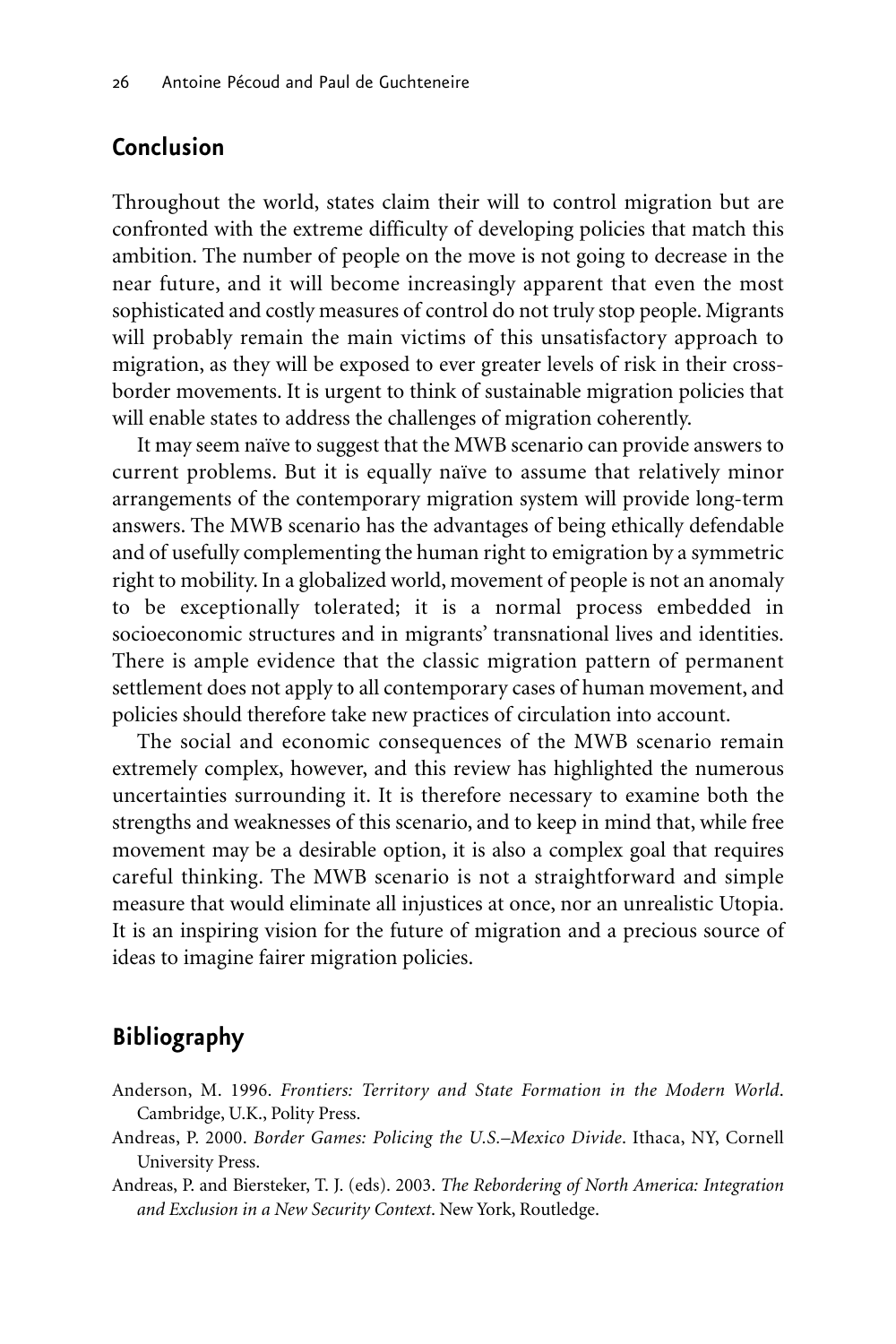- Andreas, P. and Snyder, T. (eds). 2000. *The Wall Around the West: State Borders and Immigration Controls in North America and Europe*. Lanham, Md., Rowman & Littlefield.
- Barry, B. 1992. The quest for consistency: a sceptical view. B. Barry and R. E. Goodin (eds), *Free Movement: Ethical Issues in the Transnational Migration of People and of Money*. New York and London, Harvester Wheatsheaf, pp. 279–87.
- Barry, B. and Goodin, R. E. (eds). 1992. *Free Movement: Ethical Issues in the Transnational Migration of People and of Money*. New York and London, Harvester Wheatsheaf.
- Barsky, R. F. 2001. An essay on the free movement of people. *Refuge*, Vol. 19, No. 4, pp. 84–93.
- Bhagwati, J. 1998. *A Stream of Windows: Unsettling Reflections on Trade, Immigration and Democracy*. Cambridge, Mass., MIT Press.

———. 2003. Borders beyond control. *Foreign Affairs*, Vol. 82, No. 1., pp. 98–104.

- Bhatnagar, P. 2004. Liberalising the movement of natural persons: a lost decade? *The World Economy*, Vol. 27, No. 3, pp. 459–72.
- Borjas, G. J. 1999. *Heaven's door: immigration policy and the American economy*. Princeton, NJ, Princeton University Press.
- Brochmann, G. and Hammar, T. (eds). 1999. *Mechanisms of Immigration Control: A Comparative Analysis of European Regulation Policies*. Oxford, U.K., Berg.
- Carens, J. H. 1987. Aliens and citizens: the case for open borders. *The Review of Politics*, Vol. 49, No. 2, pp. 251–73.
- ———. 1988. Immigration and the welfare state. A. Gutmann (ed.), *Democracy and the Welfare State*. Princeton, NJ, Princeton University Press, pp. 207–30.

———. 2003. Who should get in? The ethics of immigration admissions. *Ethics & International Affairs*, Vol. 17, No. 1, pp. 95–110.

- Castles, S. 2004. The factors that make and unmake migration policies. *International Migration Review*, Vol. 38, No. 3, pp. 852–84.
- Castles, S. and Davidson, A. 2000. *Citizenship and Migration: Globalization and the Politics of Belonging*. Basingstoke, U.K., Macmillan.
- Chang, H. F. 2000. The economic analysis of immigration law. C. B. Brettell and J. F. Hollifield (eds), *Migration Theory: Talking across Disciplines*. London, Routledge, pp. 205–30.
- Chemillier-Gendreau, M. 2002. L'introuvable statut de réfugié, révélateur de la crise de l'Etat moderne. *Hommes & Migration*, Vol. 1240, pp. 94–106.
- Cohen, S., Humphries, B. and Mynott, E. (eds). 2002. *From Immigration Controls to Welfare Controls*. London, Routledge.
- Cole, P. 2000. *Philosophies of Exclusion: Liberal Political Theory and Immigration*. Edinburgh, U.K., Edinburgh University Press.
- Cornelius, W. A. 2001. Death at the border: efficacy and unintended consequences of U.S. immigration control policy. *Population and Development Review*, Vol. 27, No. 4, pp. 661–85.
- Cornelius, W. A., Tsuda, T., Martin, P. L. and Hollifield, J. F. (eds). 2004. *Controlling Immigration: A Global Perspective*. Palo Alto, Calif., Stanford University Press, pp. 3–48. (2nd edition.)
- Dowty, A. 1987. *Closed Borders: The Contemporary Assault on Freedom of Movement*. New Haven, Conn., Yale University Press.
- Dummett, A. 1992. The transnational migration of people seen from within a natural law tradition. Barry and Goodin, op. cit., pp. 169–80.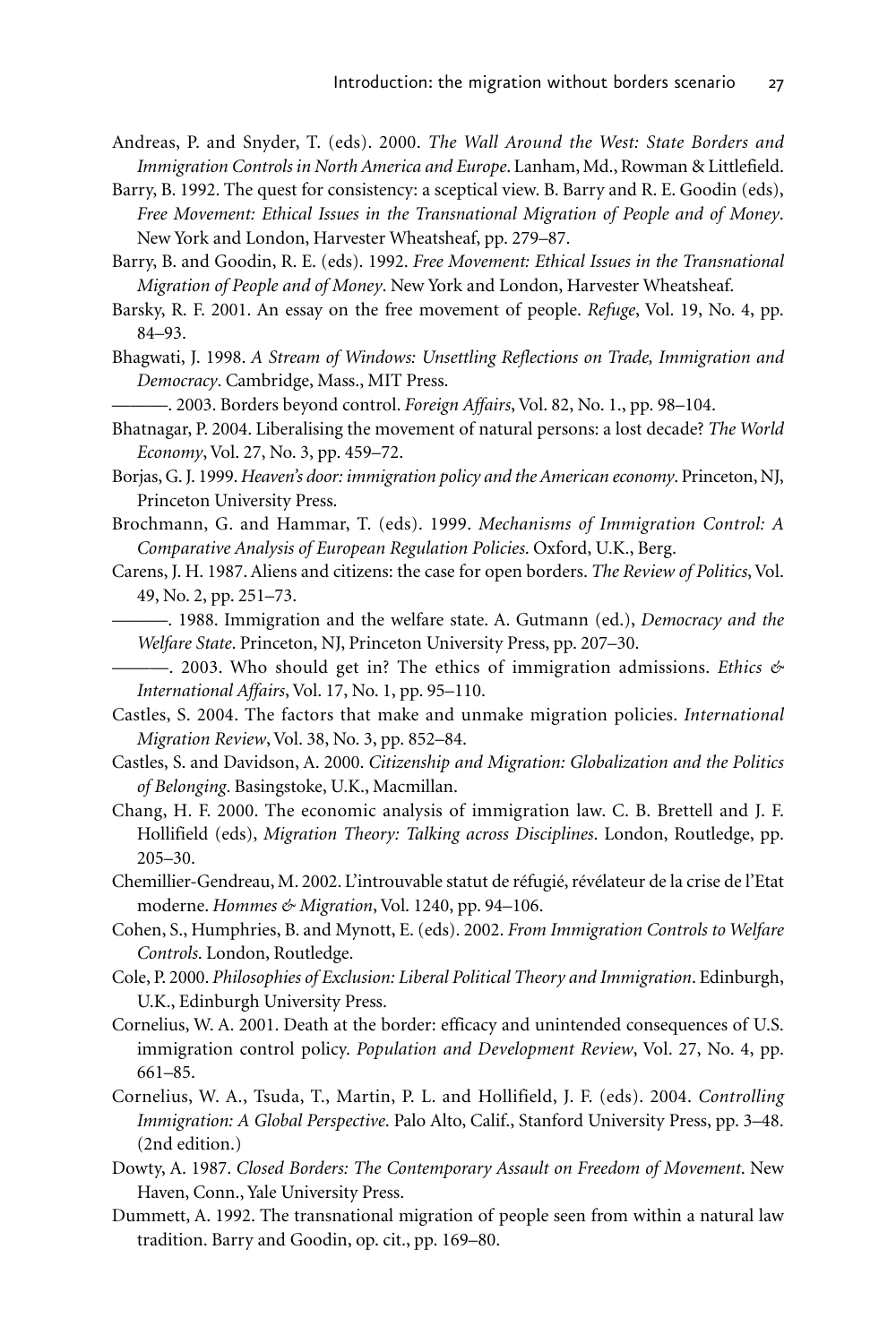Dummett, Sir M. 2001. *On Immigration and Refugees*. London, Routledge.

- Engelen, E. 2003. How to combine openness and protection? Citizenship, migration, and welfare regimes. *Politics & Society*, Vol. 31, No. 4, pp. 503–36.
- Entzinger, H., Martiniello, M. and Wihtol de Wenden, C. (eds). 2004. *Migration between States and Markets*. Aldershot, U.K., Ashgate.
- Eschbach, K., Hagan, J., Rodriguez, N., Hernandez-Leon, R. and Bailey, S. 1999. Death at the border. *International Migration Review*, Vol. 33, No. 2, pp. 430–54.
- Faini, R., De Melo, J. and Zimmermann, K. F. 1999. Trade and migration: an introduction. R. Faini, J. De Melo and K. F. Zimmermann (eds), *Migration: The Controversies and the Evidence*. Cambridge, U.K., Cambridge University Press, pp. 1–20.
- Fassin, D., Morice, A. and Quiminal, C. (eds). 1997. *Les lois de l'inhospitalité: Les politiques de l'immigration à l'épreuve des sans-papiers*. Paris, La Découverte.
- Freeman, G. P. 1994. Can liberal states control unwanted migration? *Annals of the American Academy of Political and Social Science*, Vol. 534, pp. 17–30.
- Geddes, A. 2003. Migration and the welfare state in Europe. S. Spencer (ed.), *The Politics of Migration: Managing Opportunity, Conflict and Change*. Oxford, Blackwell/The Political Quarterly, pp. 150–62.
- Ghosh, B. 2000. Towards a new international regime for orderly movements of people. B. Ghosh (ed.), *Managing Migration: Time for a New International Regime?* Oxford, Oxford University Press, pp. 6–26.
- Gibney, M. (ed.). 1988. *Open Borders? Closed Societies? The Ethical and Political Issues*. Westport, Conn., Greenwood Press.
- Gibney, M. J. 2004. *The Ethics and Politics of Asylum: Liberal Democracy and the Response to Refugees*. Cambridge, U.K., Cambridge University Press.
- Giraud, P.-N. 1996. *L'inégalité du monde: économie du monde contemporain*. Paris, Gallimard.
- Guiraudon, V. and Joppke, C. (eds). 2001. *Controlling a New Migration World*. London and New York, Routledge.
- Hamilton, B. and Whalley, J. 1984. Efficiency and distributional implications of global restrictions on labour mobility. *Journal of Development Economics*, Vol. 14, No. 1, pp. 61–75.
- Hammar, T. 1990. *Democracy and the Nation State: Aliens, Denizens and Citizens in a World of International Migration*. Aldershot, U.K., Avebury.
- Harris, N. 1995. *The New Untouchables: Immigration and the New World Order*. New York and London, I. B. Tauris.

Hayter, T. 2000. *Open Borders: The Case against Immigration Controls*. London, Pluto Press.

Heisler, M. O. 2001. Now and then, here and there: migration and the transformation of identities, borders, and orders. M. Albert, D. Jacobson and Y. Lapid (eds), *Identities, Borders, Orders: Rethinking International Relations Theory*. Minneapolis, Minn., University of Minnesota Press, pp. 225–47.

- Hollifield, J. F. 1992. *Immigrants, Markets, and States: The Political Economy of Post-war Europe*. Cambridge, Mass., Harvard University Press.
- Human Rights Advocates International. 2002. Violations of migrant workers rights. New York, United Nations Economic and Social Council (ECOSOC). (Document No. E/CN.4/2002/NGO/45.)

<sup>———. 2002.</sup> *Thinking the Unthinkable: The Immigration Myth Exposed*. London, I. B. Tauris.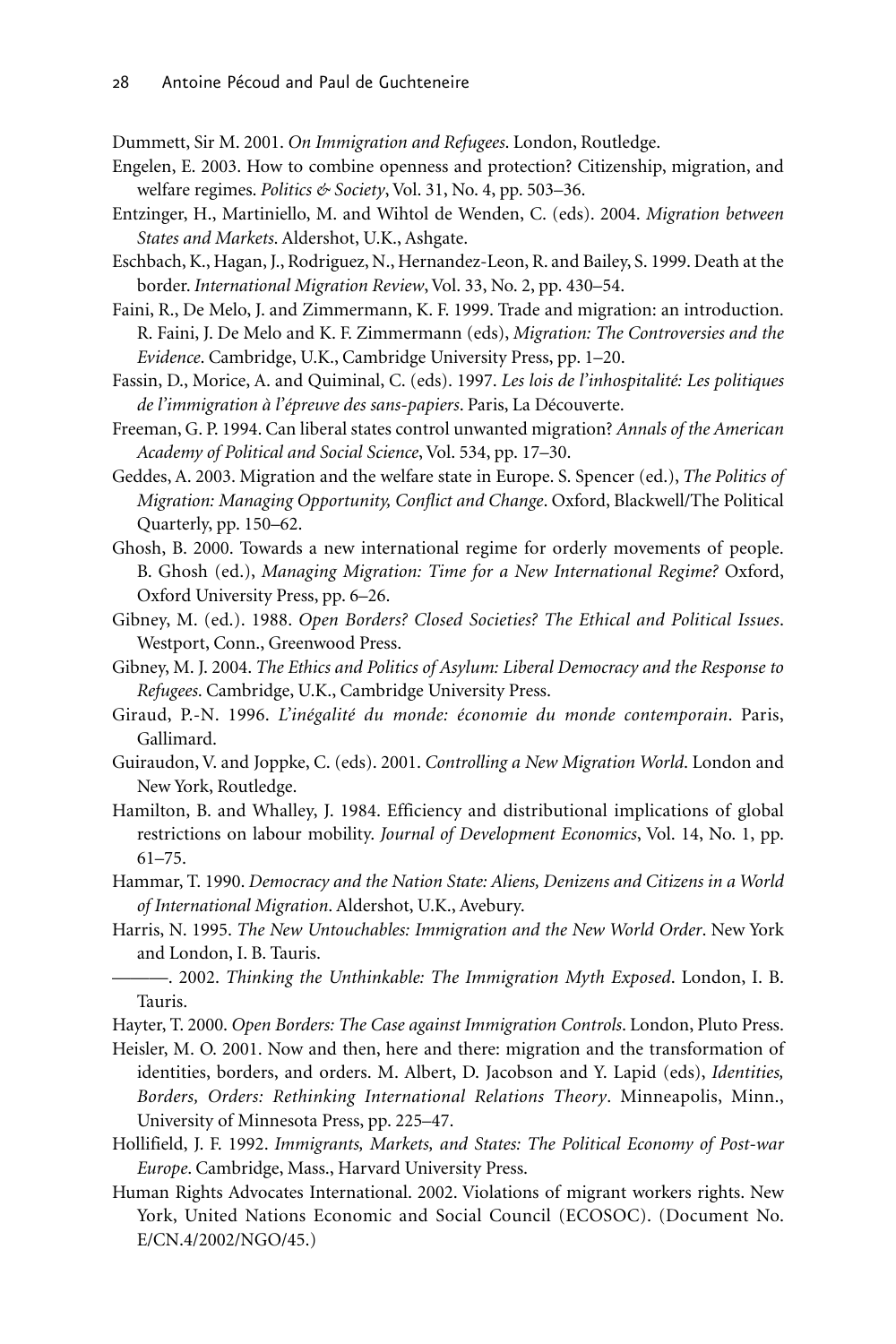- Humphries, B. 2002. Fair immigration controls or none at all? S. Cohen, B. Humphries and E. Mynott (eds), *From Immigration Controls to Welfare Controls*. London, Routledge, pp. 203–19.
- Iregui, A. M. 2005. Efficiency gains from the elimination of global restrictions on labour mobility: an analysis using a multiregional CGE model. G. J. Borjas and J. Crisp (eds), *Poverty, International Migration and Asylum*. Basingstoke, Palgrave Macmillan, pp. 211–39.
- Isbister, J. 1996. Are immigration controls ethical? *Social Justice*, Vol. 23, No. 3, pp. 54–67.
- Jacobson, D. 1996. *Rights across Borders: Immigration and the Decline of Citizenship*. Baltimore, Md., Johns Hopkins University Press.
	- ———. 2001. The global political culture. M. Albert, D. Jacobson and Y. Lapid (eds), *Identities, Borders, Orders: Rethinking International Relations Theory*. Minneapolis, Minn., University of Minnesota Press, pp. 161–79.
- Joppke, C. 1998. Why liberal states accept unwanted immigration. *World Politics*, Vol. 50, No. 2, pp. 266–93.
- Jordan, B. and Düvell, F. 2002. *Irregular Migration: The Dilemmas of Transnational Mobility*. Cheltenham, U.K., Edward Elgar.
	- ———. 2003. *Migration: The Boundaries of Equality and Justice*. Cambridge, U.K., Polity Press.
- Koslowski, R. 2004. Possible steps towards an international regime for mobility and security. *Global Migration Perspectives, No. 8*. Geneva, Switzerland, Global Commission on International Migration.
- Lucas, R. E. 1999. International trade, capital flows and migration: economic policies towards countries of origin as a means of stemming migration. A. Bernstein and M. Weiner (eds), *Migration and Refugee Policies: An Overview*. London, Pinter, pp. 119–42.
- Martin, P. 2003. *Bordering on Control: Combating Irregular Migration in North America and Europe*. Geneva, Switzerland, IOM. (Migration Research 13.)
- Massey, D. S., Arango, J., Hugo, G., Kouaouci, A., Pellegrino, A. and Taylor, J. E. 1998. *Worlds in Motion: Understanding International Migration at the End of the Millennium*. Oxford, Clarendon Press.
- Miller, D. and Hashmi, S. H. (eds). 2001. *Boundaries and Justice: Diverse Ethical Perspectives*. Princeton, N.J., Princeton University Press.
- Nett, R. 1971. The civil right we are not ready for: the right of free movement of people on the face of the earth. *Ethics*, Vol. 81, No. 3, pp. 212–27.
- Nevins, J. 2002. *Operation Gatekeeper: The Rise of the 'Illegal Alien' and the Making of the U.S.–Mexico Boundary*. New York, Routledge.

———. 2003. Thinking out of bounds: a critical analysis of academic and human rights writings on migrant deaths in the U.S.–Mexico border region. *Migraciones Internacionales*, Vol. 2, No. 2, pp. 171–90.

Pécoud, A. and de Guchteneire, P. 2006*a*. International migration, border controls and human rights: assessing the relevance of a right to mobility. *Journal of Borderlands Studies*, Vol. 21, No. 1, pp. 69–86.

———. 2006*b*. Migration, human rights and the United Nations: an investigation into the obstacles to the UN Convention on Migrant Workers' Rights. *Windsor Yearbook of Access to Justice*, Vol. 24, Issue 2, pp. 241–66.

Piketty, T. 1997. Immigration et justice sociale. *Revue Economique*, Vol. 48, No. 5, pp. 1291–309.